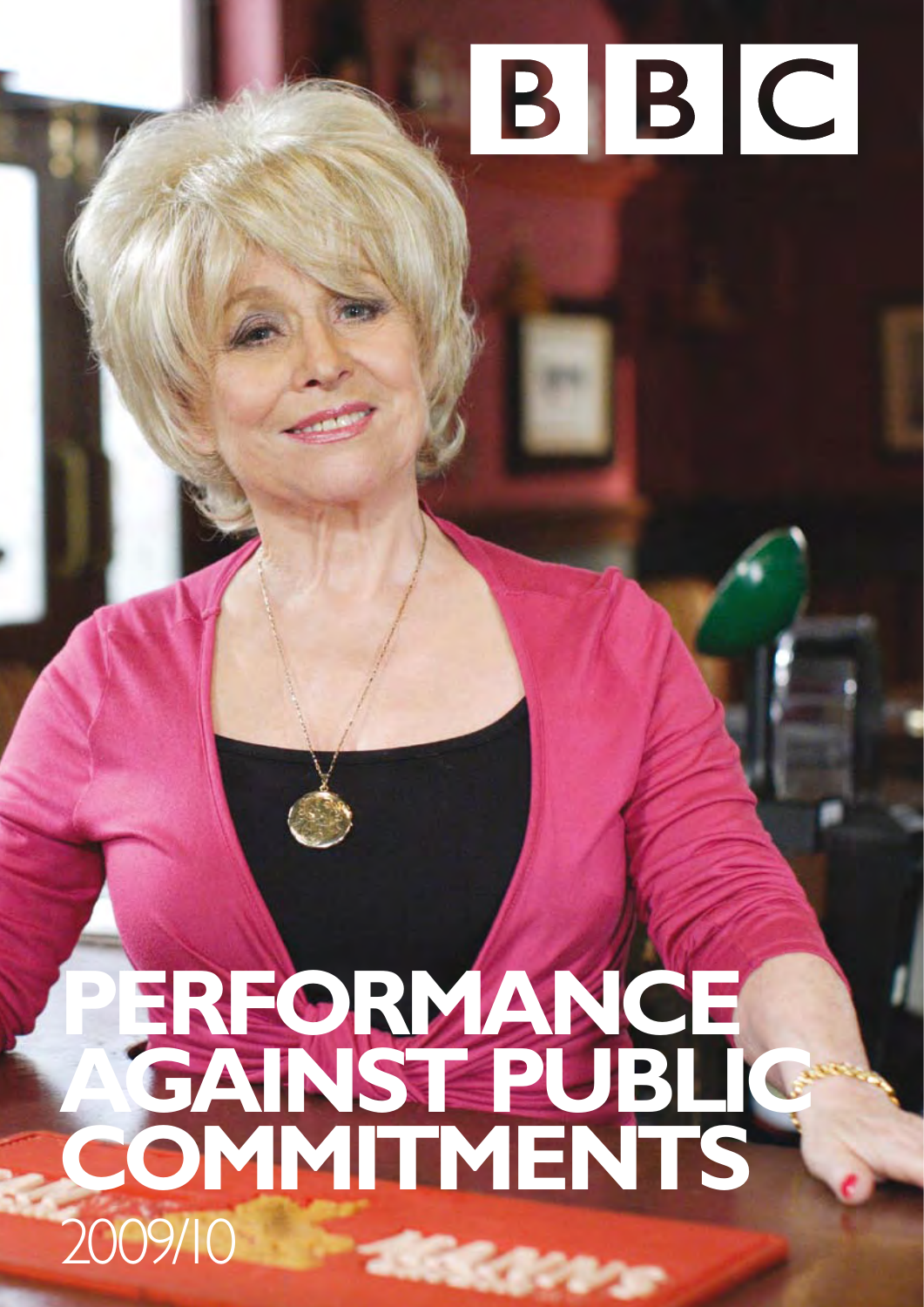

# **PERFORMANCE PUBLIC**<br>MENTS **COMMITMENT** 2009/10

#### **CONTENTS**

- S2 [BBC Purposes](#page-2-0)
- S4 OFCOM AND BBC TRUST'S RESPONSIBILITIES: [a brief guide to the BBC's responsibilities](#page-4-0) [to Ofcom and the BBC Trust](#page-4-0)
- S5 OFCOM TIER 2 QUOTAS
- [S6 Performance against Statement of](#page-6-0)  [Programme Policy 2009/10](#page-6-0)
- S20 OTHER PUBLIC COMMITMENTS (i) Access services [\(ii\)Window of Creative Competition \(WOCC\)](#page-21-0)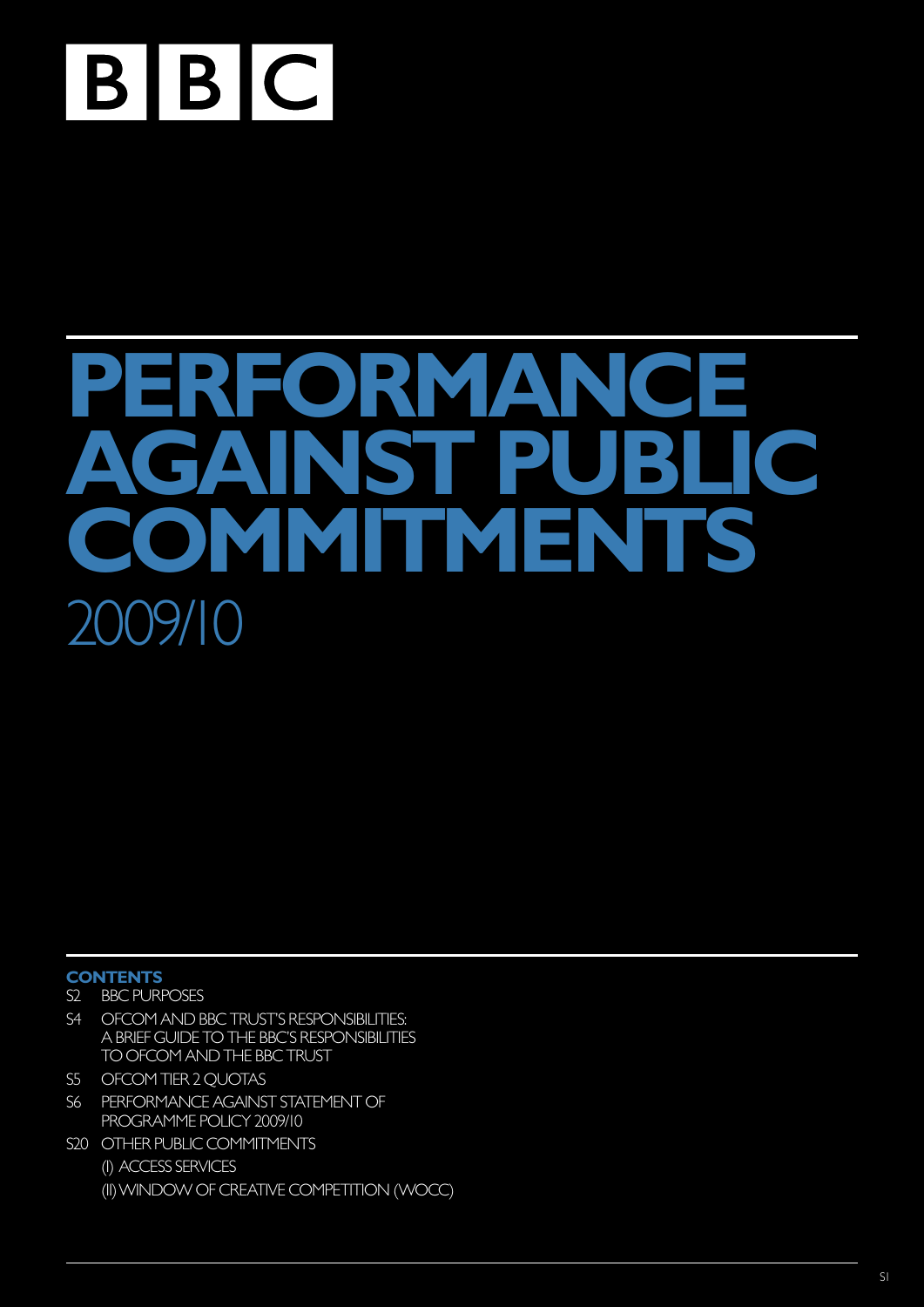## <span id="page-2-0"></span>1 – BBC Purposes

The BBC's public service mission is to inform, educate and entertain audiences with programmes and services of high quality, originality and value. And the BBC's six public purposes – built on these principles to inform, educate and entertain – underpin all that we do:



#### **CITIZENSHIP**

Inform: we have a worldwide reputation for reportage and analysis of the world we live in. Our UK-wide, international, national and local channels and services cover a wide range of stories, issues and information tailored for a diverse range of users.

BBC News channel had an average weekly reach last year of over 7.9 million – and is the most watched 24 hour news channel in the UK. Picture shows presenters Matthew Amroliwala and Jane Hill.

# **LEARNING**

Educate: we promote and support formal and informal education for all age groups – from pre-school children to silver-surfer adults, across television, radio and the web.

*Alphablocks* is an animated series which entertains our younger viewers, and at the same time helps them to develop engagement and confidence with reading and making words.



#### **CREATIVITY**

Entertain: we offer unique and innovative content that entertains and engages audiences, including live music and the biggest range of radio, television and bespoke online drama from any broadcaster in the world.

We brought the immediacy and intimacy of theatre director Gregory Doran's production of *Hamlet* for the Royal Shakespeare Company to BBC Two in a widely acclaimed film. We are currently co-producing a contemporary realisation of Shakespeare's *Coriolanus*, from first-time director Ralph Fiennes.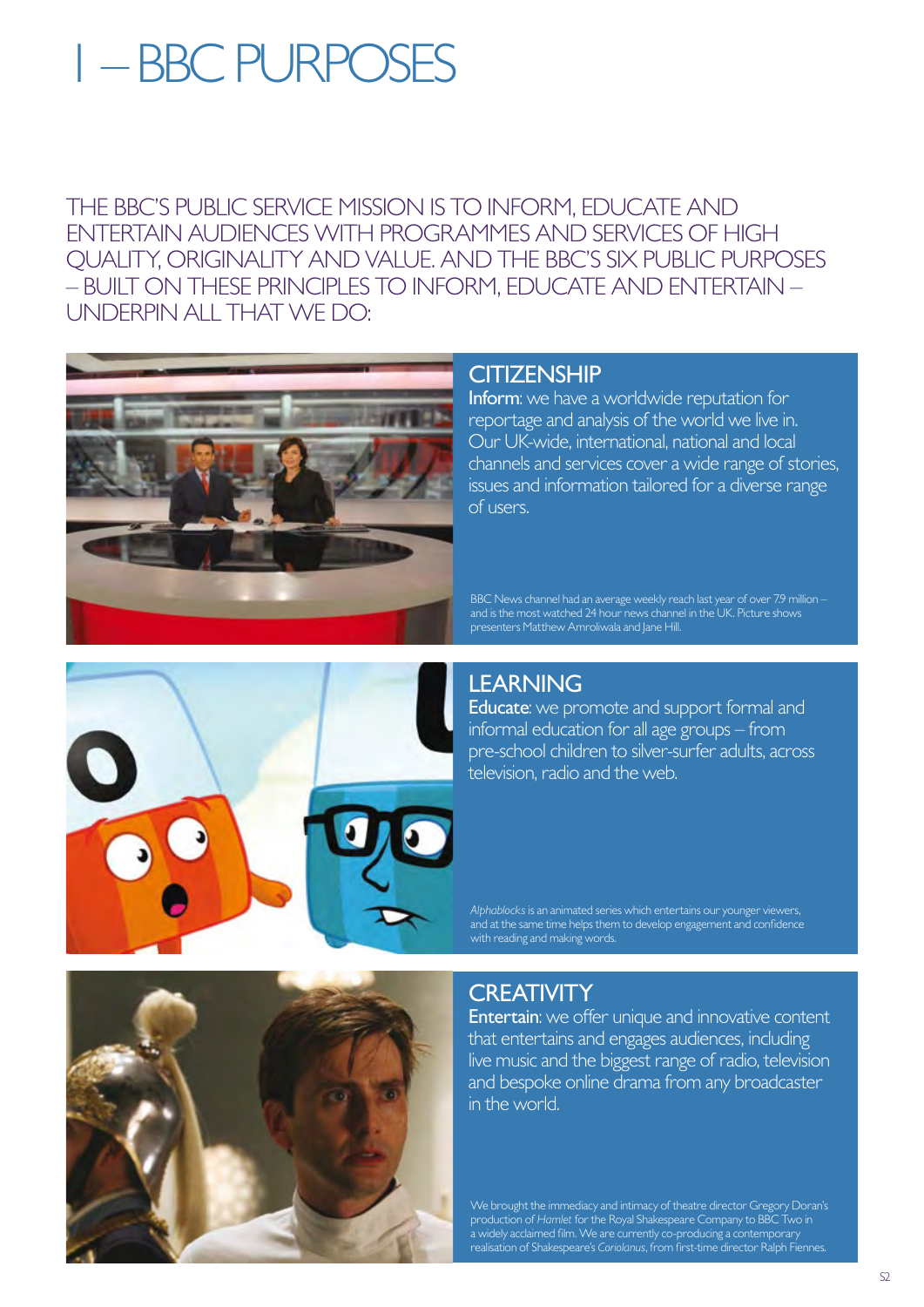

#### **COMMUNITY**

We reflect the UK's diversity at national, regional and local levels with services in English, Scottish Gaelic and Welsh, and programmes in over 30 other languages. The BBC's distinctive offer across our portfolio means we have something for everyone.

Our sporting commentary – especially football – brings together communities united in passion. *The Football League Show*, shown here, averaged 1.1 million viewers per week in its first year. Off-air, we present concerts and host events across the UK – for more information on our outreach activities visit www.bbc. co.uk/outreach or to apply for tickets to recordings www.bbc.co.uk/tickets.



#### **GLOBAL**

Our global news services provide independent and internationally respected news and analysis, covering the key stories of the day like the Haiti earthquake and the future of Afghanistan. BBC Worldwide offers the best UK content to new audiences across the globe.

Lyse Doucet interviews Prime Minister Gordon Brown and President Hamid Karzai for BBC World Service, and reported on our other outlets.



#### **DIGITAL**

The BBC is the most used online content provider in the UK, and 12.1 million now listen to our radio services via digital platforms. We are offering help to the millions of viewers aged 75 or over, disabled or living in care homes to switch to digital TV between now and 2012.

*EastEnders* marked its 25th year with a live edition, and new online spin-off *E20*, shown here. Audiences are increasingly watching content via new devices and technologies, bringing fresh challenges and opportunities as we seek to make our content available in the most appropriate way.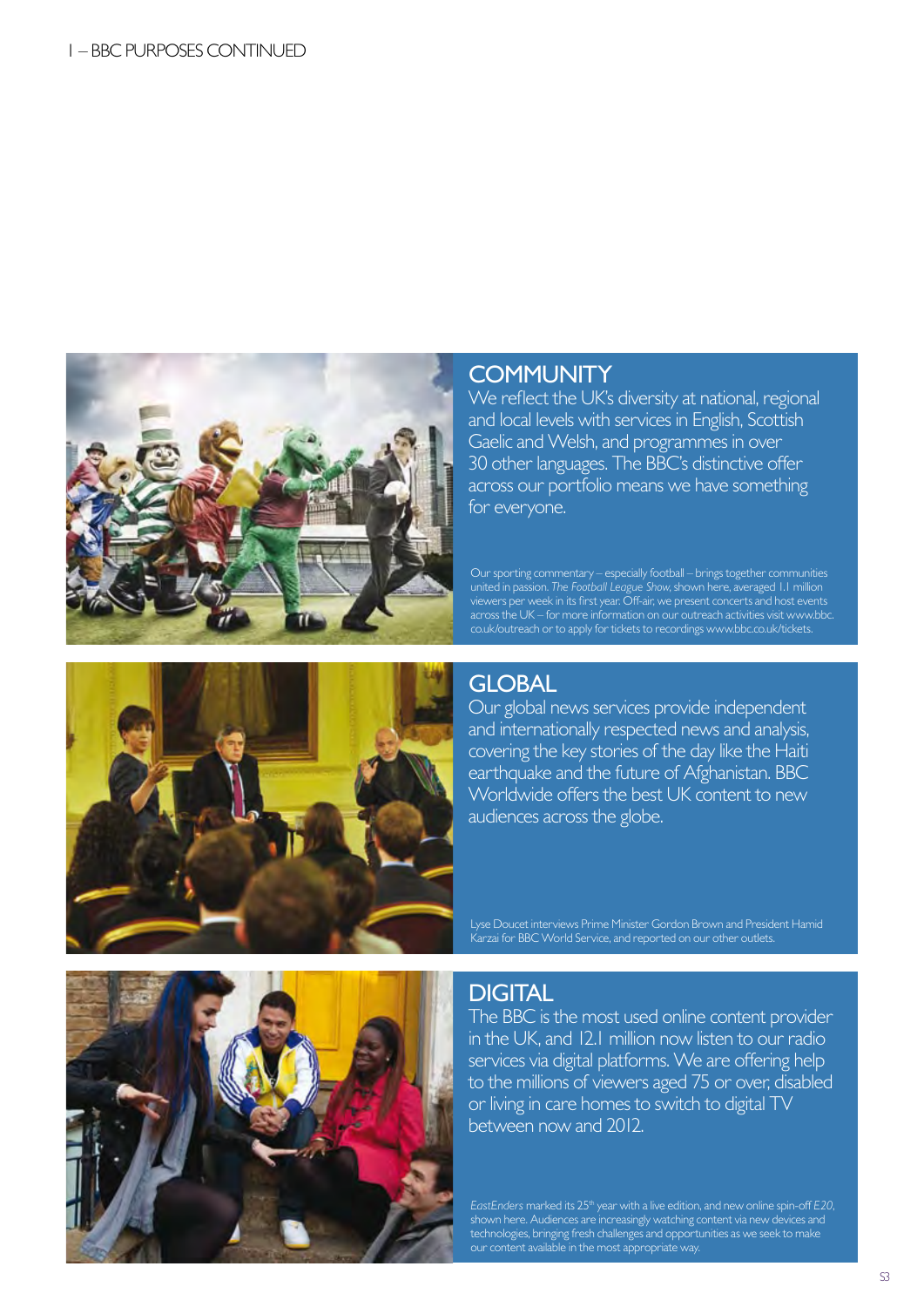### <span id="page-4-0"></span>2 – Ofcom and BBC Trust's **RESPONSIBILITIES**

Under the terms of the BBC's Royal Charter, the Agreement, and the Communications Act 2003 ('the Act'), some areas of the BBC's activity are regulated by Ofcom, some by the BBC Trust, and some by both together.

A Memorandum of Understanding was agreed in March 2007 to clarify the respective roles and responsibilities of the Trust and Ofcom, and the key points are summarised below:

| <b>PROGRAMME STANDARDS</b>      | The BBC Executive is accountable to the BBC Trust for accuracy and impartiality of<br>content; Ofcom sets certain programme standards. Both have duties to consider<br>complaints.                                                                                                                                                                          |
|---------------------------------|-------------------------------------------------------------------------------------------------------------------------------------------------------------------------------------------------------------------------------------------------------------------------------------------------------------------------------------------------------------|
| <b>QUOTAS AND CODES</b>         |                                                                                                                                                                                                                                                                                                                                                             |
| News and current affairs        | The BBC Trust sets quotas for news and current affairs on BBC One and BBC Two,<br>consulting Ofcom (for agreement in some cases) before imposing these requirements.                                                                                                                                                                                        |
| Original productions            | The BBC Executive and Ofcom must agree an appropriate proportion of programming<br>to be original productions.                                                                                                                                                                                                                                              |
| Nations and Regions programming | The BBC Trust sets quotas for programmes from the Nations and Regions, consulting<br>Ofcom (for agreement in some cases) before imposing these requirements.                                                                                                                                                                                                |
| Programmes made outside London  | The BBC Executive and Ofcom must agree a suitable proportion of programming to be<br>made in the UK outside the M25 area.                                                                                                                                                                                                                                   |
| Independent production          | The BBC Trust requires the BBC to follow a code of practice for commissioning<br>independent productions, and reviews delivery against the Window of Creative<br>Competition (WOCC), within which in-house and independent producers can compete<br>for commissions. The BBC Trust and Ofcom monitor compliance with targets for<br>independent production. |
| <b>Access</b>                   | The BBC Executive must observe Ofcom's code for providing services for the deaf and<br>the visually impaired.                                                                                                                                                                                                                                               |
| Public Value Tests (PVTs)       | The BBC Trust must apply a public value test before allowing significant change to the<br>BBC's UK public services. Ofcom provides the market impact assessment element of<br>the test.                                                                                                                                                                     |
| Competitive impact              | The BBC Trust must consider the economic impact of the BBC on the broadcasting<br>sector. Adjudications on matters of competition law are the responsibility of Ofcom<br>or the Office of Fair Trading.                                                                                                                                                     |
| Radio spectrum                  | The BBC Trust must ensure efficient use of the BBC's allocated spectrum; Ofcom is<br>responsible for ensuring best use is made of the whole spectrum.                                                                                                                                                                                                       |

Some further areas of common responsibility (including public service broadcasting, media literacy and the promotion of equal opportunities and training) are set out in the Act and Agreement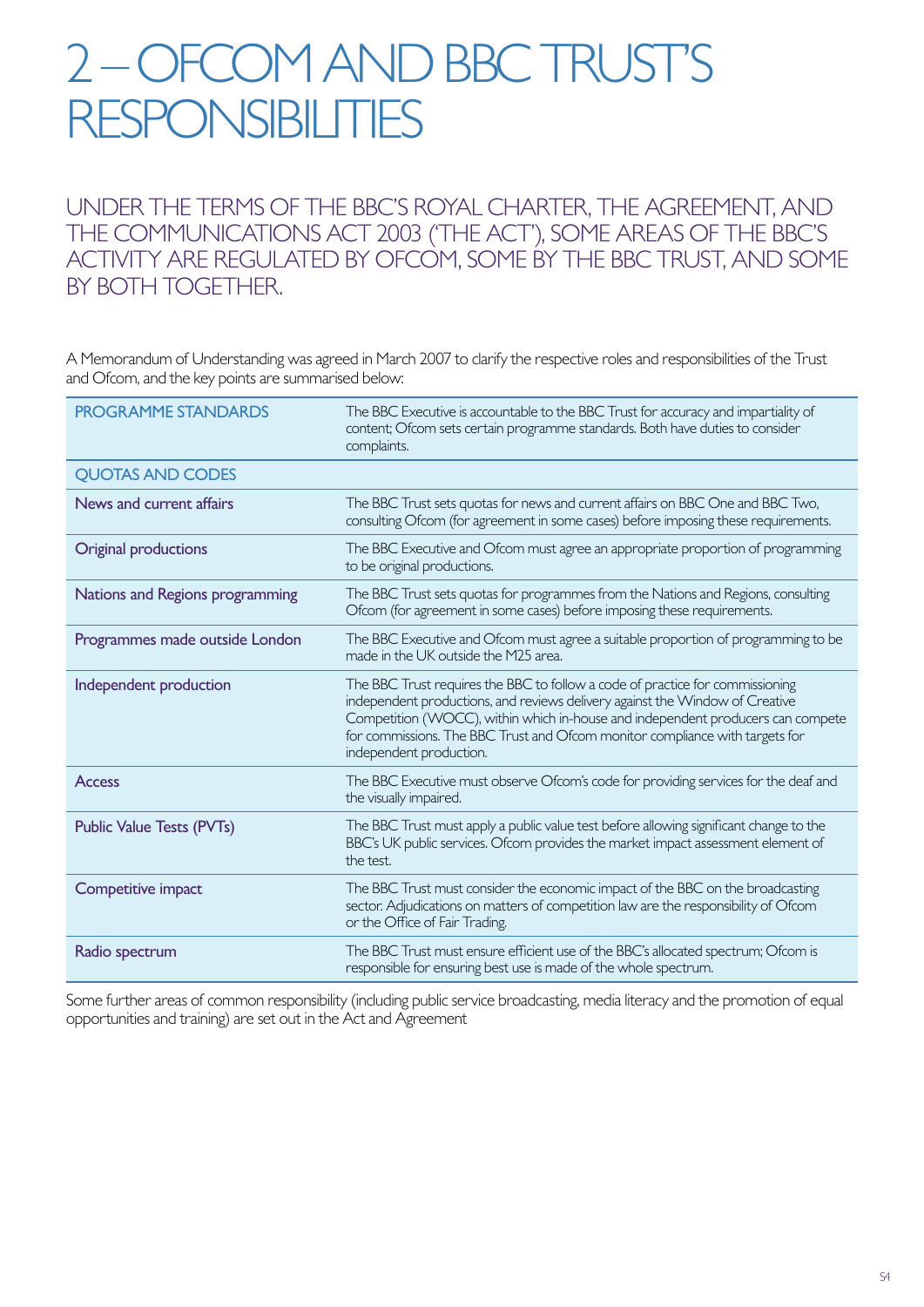# <span id="page-5-0"></span>3 – Ofcom Tier 2 quotas

#### 2009

We exceeded all of the Ofcom Tier 2 Quotas last year. These are the BBC's self assessment figures. Ofcom are due to formally report on our performance in its Communications Market Review 2010 due to be published later this year.

|                                                         | Quota      | 2009<br>Achievement |
|---------------------------------------------------------|------------|---------------------|
| Independent production quota <sup>1</sup>               |            |                     |
| Hours of qualifying programmes across all channels      | 25%        | 40%                 |
| Hours of qualifying programmes on BBC One               | 25%        | 34%                 |
| Hours of qualifying programmes on BBC Two               | 25%        | 49%                 |
| Regional programme making <sup>2</sup>                  |            |                     |
| Spend on qualifying programmes                          | 30%        | 38%                 |
| Hours of qualifying programmes                          | 25%        | 35%                 |
| News and current affairs programmes <sup>3</sup>        |            |                     |
| Hours of news on BBC One                                | 1380       | 1602                |
| Hours of news on BBC One in peak                        | 275        | 277                 |
| Hours of current affairs on BBC One and BBC Two         | 365        | 493                 |
| Hours of current affairs on BBC One and BBC Two in peak | 105        | $\overline{113}$    |
| Levels of Original Production <sup>4</sup>              |            |                     |
| <b>BBC</b> One                                          | 70%        | 88%                 |
| <b>BBC</b> One in peak                                  | 90%        | 99%                 |
| <b>BBC Two</b>                                          | 70%        | 82%                 |
| <b>BBC</b> Two in peak                                  | 80%        | 95%                 |
| <b>BBC</b> Three                                        | 70%        | 85%                 |
| <b>BBC</b> Three in peak                                | 70%        | 75%                 |
| <b>BBC</b> Four                                         | 70% approx | 80%                 |
| <b>BBC</b> Four in peak                                 | 50%        | 80%                 |
| <b>CBeebies</b>                                         | 80% approx | 80%                 |
| CBBC channel                                            | 70%        | 84%                 |
| <b>BBC News channel</b>                                 | 90%        | 97%                 |
| <b>BBC</b> Parliament                                   | 90%        | 98%                 |
| Regional Programming <sup>5</sup>                       |            |                     |
| Hours of regional programming                           | 6,270      | 6,895               |
| Hours of programmes made in the relevant area           | 95%        | 100%                |
| Hours of BBC One news                                   | 3,920      | 4,855               |
| Hours of BBC One news in peak                           | 2,010      | 2,259               |
| Hours of non-news programming in peak                   | 655        | 763                 |
| All non-news programmes adjacent to peak                | 280        | 337                 |

<sup>1</sup> The BBC is subject to a 25% independent production quota across all channels, and on BBC One and BBC Two individually.

 $^2$  The BBC has used Ofcom's definitions of regional production from 1 January 2006.

 $^3$  These quotas and performance figures are for network programming only. The News quota specifically excludes overnight transmissions of BBC News channel.

<sup>&</sup>lt;sup>4</sup> Original productions include all BBC commissioned programmes including repeats.

<sup>&</sup>lt;sup>5</sup> These figures represent regional programmes across BBC One and BBC Two.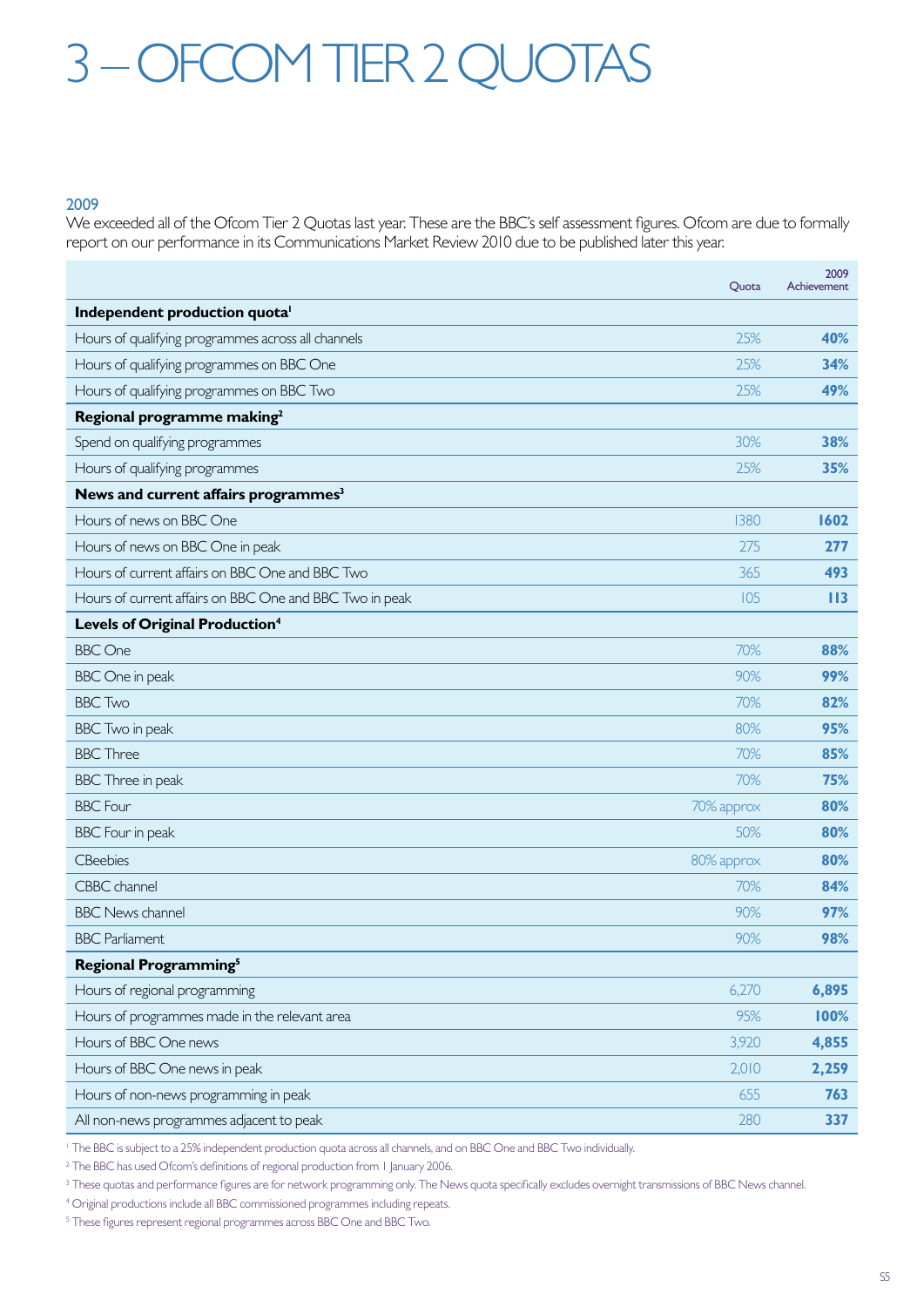### <span id="page-6-0"></span>4 – Performance against Statements of Programme Policy 2009/10

STATEMENTS OF PROGRAMME POLICY (SOPPS) ARE ANNUAL PROMISES to licence fee payers from the BBC which showcase some of the ways that each of our services meets its service licence commitments and delivers high quality, creative and memorable CONTENT TO THEM AS VIEWERS, LISTENERS AND USERS. SOPPS ARE TIER 3 Ofcom commitment, approved by the BBC Trust.

The following pages summarise the BBC's performance against SoPPs by service for 2009/10. Unless otherwise stated, all commitments are minimum hours or percentage and include originations, repeats and acquisitions.

The priorities for CBeebies, BBC Radio nan Gàidheal and BBC Red Button are given on the following pages but they have no commitments to report on for the period.

SoPPs for the year ahead (2010/11) can be found at [www.bbc.co.uk/aboutthebbc/statements2010](http://www.bbc.co.uk/aboutthebbc/statements2010)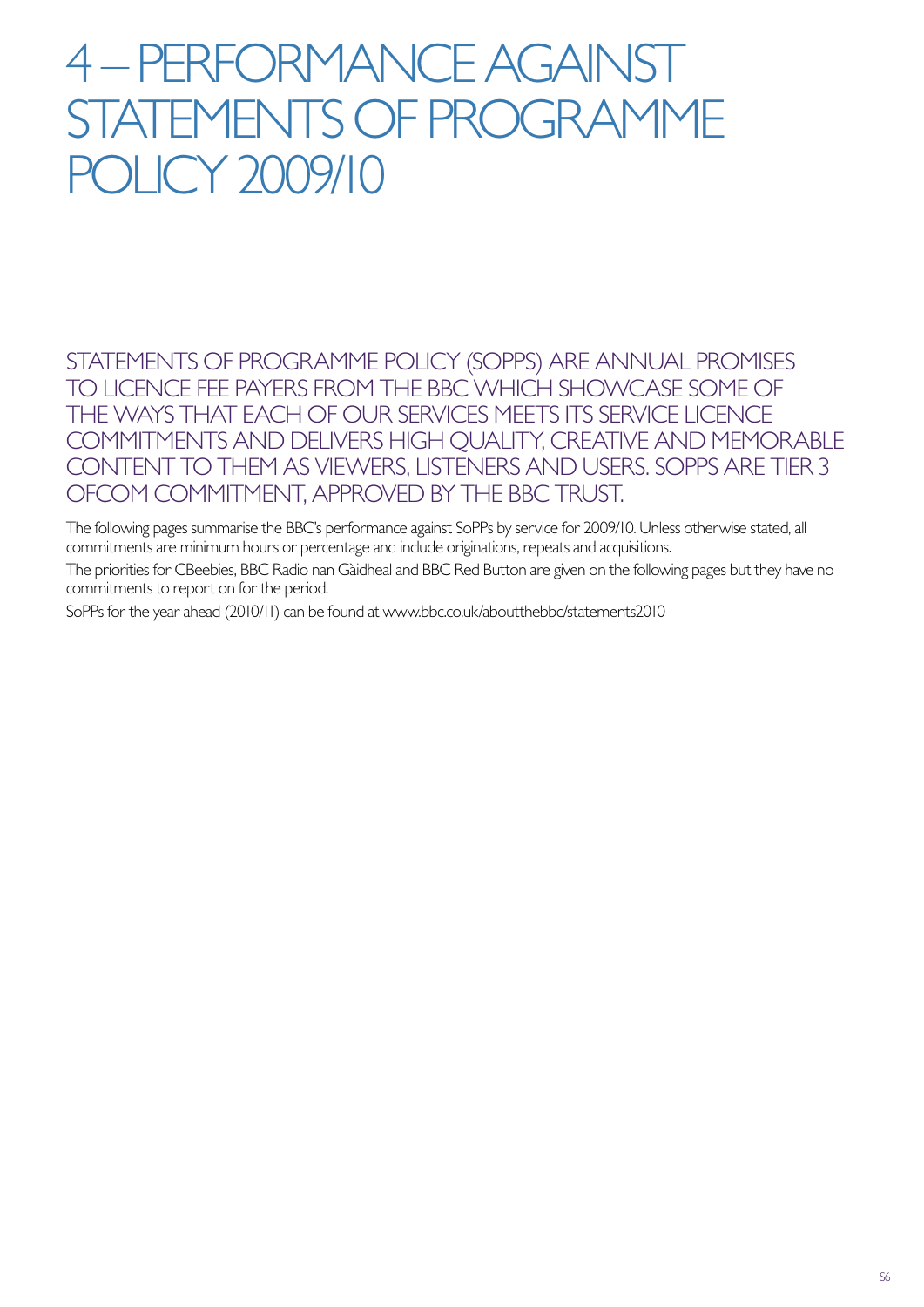### BBC Network Television services

BBC NETWORK TELEVISION SERVICES ALSO HAVE A STATUTORY regulatory requirement to meet Tier 2 quotas, agreed annually with Ofcom, for independent production, regional programme making, news and current affairs programmes, levels of original production, and regional programming. For performance against Tier 2 quotas see page S5.

#### **BBC ONE**

#### **Priorities**

News and current affairs. BBC One news programmes brought the nation together and the 8pm bulletin increased reach to news. High quality current affairs included *Panorama* and a range of one-off specials, including *The Day The Immigrants Left*.

Best documentary film-making. This included the RTS award-winning *Wounded*, which followed the progress of two soldiers seriously injured in Afghanistan and Rosa Monckton's critically acclaimed story, *When a Mother's Love is Not Enough*.

Science for mainstream family audience. New science show *Bang Goes The Theory* launched successfully with an online presence and a UK roadshow. The highly popular *Jimmy's Food Factory* brought us the science behind supermarket food to a family audience. *Life* showed the diversity of animal behaviours and survival strategies across the world.

Cultural diversity. *The One Show* reflected the national conversation, whilst *Inside Out* offered a regional perspective. Our drama slate, which included *EastEnders*, *The Street, Moving On, Torchwood* and *Small Island*, reflected the cultural diversity of the UK.

|                                                                    | Commitment | Actual |
|--------------------------------------------------------------------|------------|--------|
| Hours of arts and music                                            | 45         | 53     |
| Hours of new factual programming                                   | 700        | 1.064  |
| Hours of children's programmes<br>(shared commitment with BBC Two) | 1.500      | 2.142  |
| Hours of religious programmes<br>(shared commitment with BBC Two)  |            |        |

#### BBC Two

#### **Priorities**

Quality journalism and thought-provoking current affairs.

*The Love Of Money* investigated the causes and effects of the banking crisis; Sophie Raworth and Justin Rowlatt revealed *The Trouble with Working Women* and *This World* provided a range of award-winning documentaries.

High quality factual programming. Landmark series in peak included Andrew Marr's *The Making of Modern Britain*, Dan Snow's *Empire of the Seas* and Stephen Fry's *Last Chance to See*.

Arts and culture. The pan-BBC Poetry Season included several critically acclaimed documentaries, including Simon Schama on John Donne and Armando Iannucci on John Milton. In The Modern Beauty Season, Waldemar Januszczak made the case for modern art in *Ugly Beauty* and Matthew Collings argued *Why Beauty Matters*.

Documentaries. *Can Gerry Robinson Fix Dementia Care Homes?* brought a new angle to a current concern. Simon Reeves' *Tropic of Cancer* explored life in the tropics and *Inside John Lewis* went behind the scenes at the department store.

|                                                                    | Commitment | Actual |
|--------------------------------------------------------------------|------------|--------|
| Hours of arts and music                                            | 200        | 317    |
| Hours of new factual programming                                   | 520        | 813    |
| Hours of children's programmes<br>(shared commitment with BBC One) | 1.500      | 2.142  |
| Hours of religious programmes<br>(shared commitment with BBC One)  |            |        |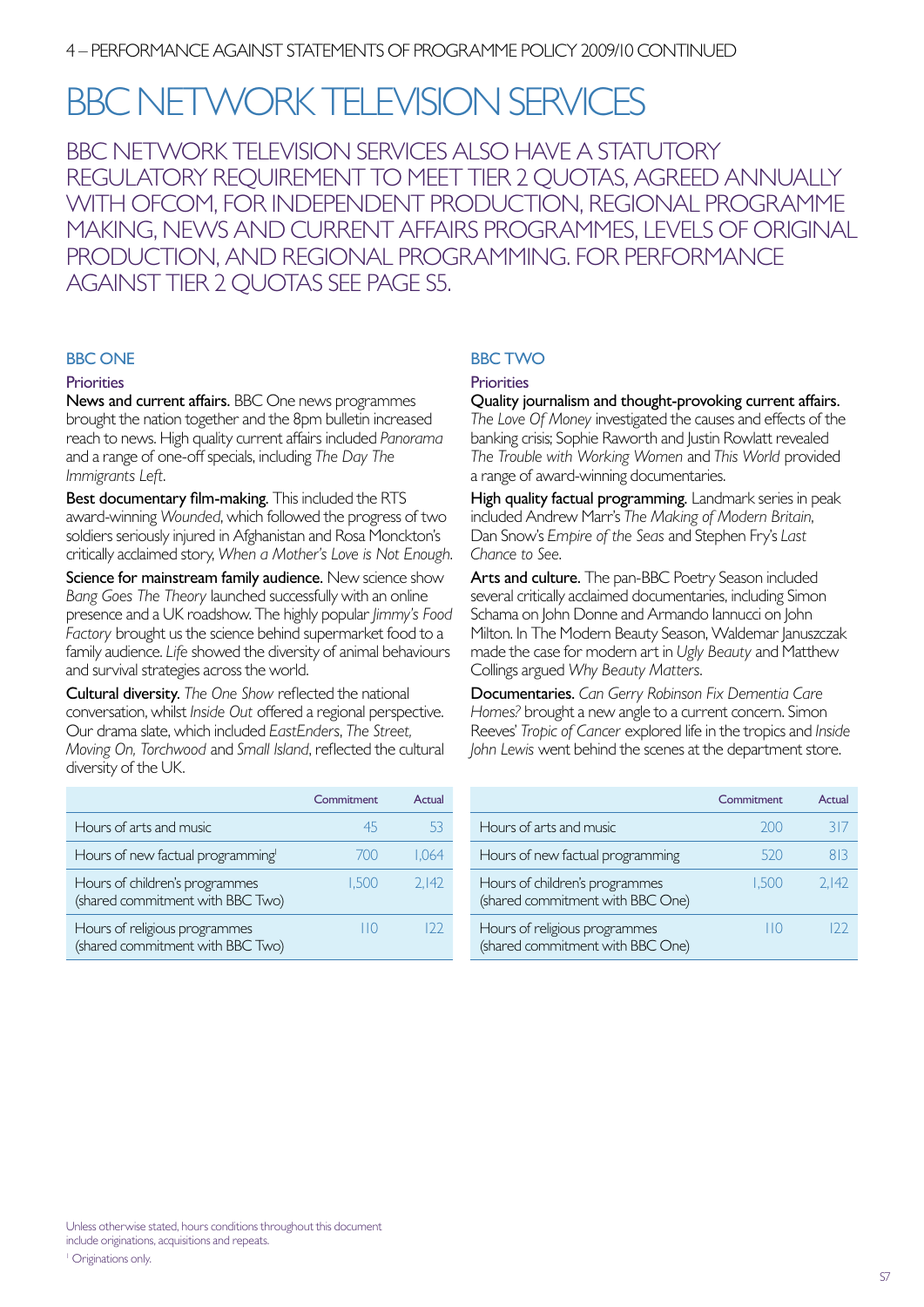#### 4 – Performance against Statements of Programme Policy 2009/10 BBC Network Television services continued

#### **BBC THREE**

#### **Priorities**

New talent and risk-taking ideas. We invested in new comedy and drama including a second series of the BBC Three hit *Being Human. Russell Howard's Good News* was highly successful and *Ballet Boyz: The Rite Of Spring* brought young audiences to modern dance.

A window on the World. Factual content for young viewers included the highly-relevant *Blood, Sweat and Takeways. Women, Weddings, War and Me* about a young Anglo-Afghan returning to Kabul achieved the highest ever appreciation score for a factual programme on any reported channel.

Interactive media. Our website with a BBC Three insider's blog gives users privileged access to specially shot content, photo galleries and interviews. We use Facebook and YouTube to reach our target audience and have web-only ventures such as *Jail Tales*.

Compelling serious factual. The highly successful *Adult Season*, which examined what it means to grow up, included *Underage and Pregnant* and *The Autistic Me. First Time Voters' Question Time* and advice on how to vote was transmitted in the build up to the Election.

|                                               | Commitment | Actual |
|-----------------------------------------------|------------|--------|
| Hours of new music and<br>arts programming    | 35         |        |
| Hours of new factual programming <sup>2</sup> | 125        |        |
| Hours of new current affairs <sup>3</sup>     |            |        |

#### **BBC FOUR**

#### **Priorities**

Arts and music. Andrew Graham-Dixon presented *The Art* of Russia. Simon Armitage celebrated Sir Gawain in the pan-BBC Poetry Season and live music included 17 *BBC Proms*.

Specialist factual programmes. Prof. Diarmaid MacCulloch presented A History of Christianity. Prof. Jim Al Khalili explored *Chemistry: A Volatile History*. michael Cockrell achieved access to *The Great Offices of State*.

best international and foreign-language films and documentaries. *Syrian School* provided poignant insight across five hours and *Storyville* continued to show the best documentaries from around the world including *Napoli – City of the Damned. Acquisitions such as Wallander, Mad Men*, and movies like *The Lives of Others showed* the best of world drama.

Archive programming. Archive material online and via BBC Red Button was used to support programmes including the marking of the 40<sup>th</sup> anniversary of the first moon landing.

|                                                 | Commitment    | Actual |
|-------------------------------------------------|---------------|--------|
| Hours of new music and<br>arts programming      | ( )           | 228    |
| Hours of new factual programming                | $\Box$ $\Box$ |        |
| Premiere at least 20 new international<br>films | 20            |        |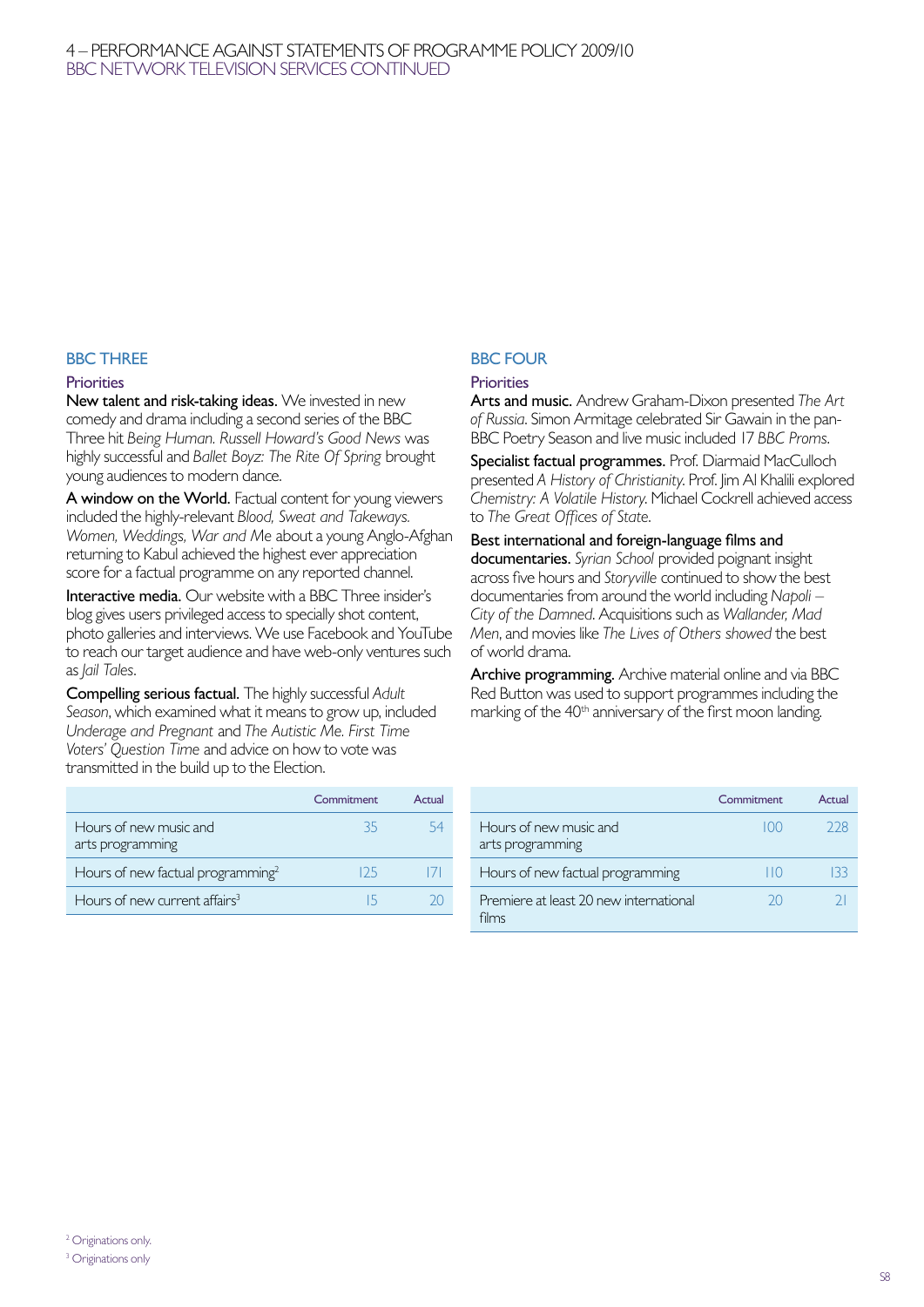#### 4 – Performance against Statements of Programme Policy 2009/10 BBC Network Television services continued

#### **CBBC**

#### **Priorities**

Mix of news and factual programming. *Blue Peter* and *Newsround* continue to tackle issues around citizenship and civil society, as does the *BugBears* website.

Informal learning. Programmes like *Horrible Histories, Blue Peter, Beat the Boss* and *Blast Lab* encourage informal learning across subjects ranging from history to business.

Interactive platforms. Children's interest in learning is stimulated by the interactive content of a large portfolio of programming, and by the *BugBears* website.

UK-produced programming. Innovative and popular programmes include *Spirit Warriors, Horrible Histories, OOglies, Animals at Work* and *Skate Nation*.

Encouraging interaction. Recent highlights include *BAMZOOKi, Sarah Jane Adventures* and *Tracy Beaker*. The website will be re-launched soon, with enhanced navigation, content and functionality.

International Perspectives *Newsround* provides a unique national and international news bulletin for children and *Blue Peter* covers the globe with adventures like Helen's Amazon challenge.

|                              | Commitment <sup>4</sup> | Actual |
|------------------------------|-------------------------|--------|
| Hours of drama programming   | 665                     | 1.306  |
| Hours of news                | 85                      |        |
| Hours of factual programming | 550                     | 876    |

#### **CBEEBIES**

#### **Priorities**

Distinctive high quality programming. *Timmy Time* and *Waybuloo* both launched during the year, offering new original programming for our young audience. Other content included *Show Me Show Me*, with its engaging stories, songs and activities.

Encouraging learning. Learning is key to the CBeebies offering. A number of CBeebies series contribute towards this priority, including: *Kerwhizz, Chuggington, Louie, Nina & The Neurons Go Inventing, The Green Balloon Club, Green Balloon Club on Holiday in Arran* and *Show Me Show Me*.

Encouraging participation and interaction. CBeebies iPlayer launched in May and the new BBC Red Button services launched in September. The re-launch of our website offered even greater emphasis on parental notes and the ability to relate all content to Early Years Foundation stages.

|                      | Commitment | Actual |
|----------------------|------------|--------|
| No commitments apply |            |        |

#### BBC HD

#### **Priorities**

Best of BBC output. New content available on HD included *Children in Need*, David Tennant's performance in *Hamlet* at Christmas, and the natural history epic *Life*. The service launched on Freeview in December, improving viewer access to HD content.

|                                                                                                                                               | Commitment | Actual |
|-----------------------------------------------------------------------------------------------------------------------------------------------|------------|--------|
| Less than 20% of output to be first-<br>run showings of sport and acquired<br>feature films (except on occasions<br>of major sporting events) | $<$ 20%    | $10\%$ |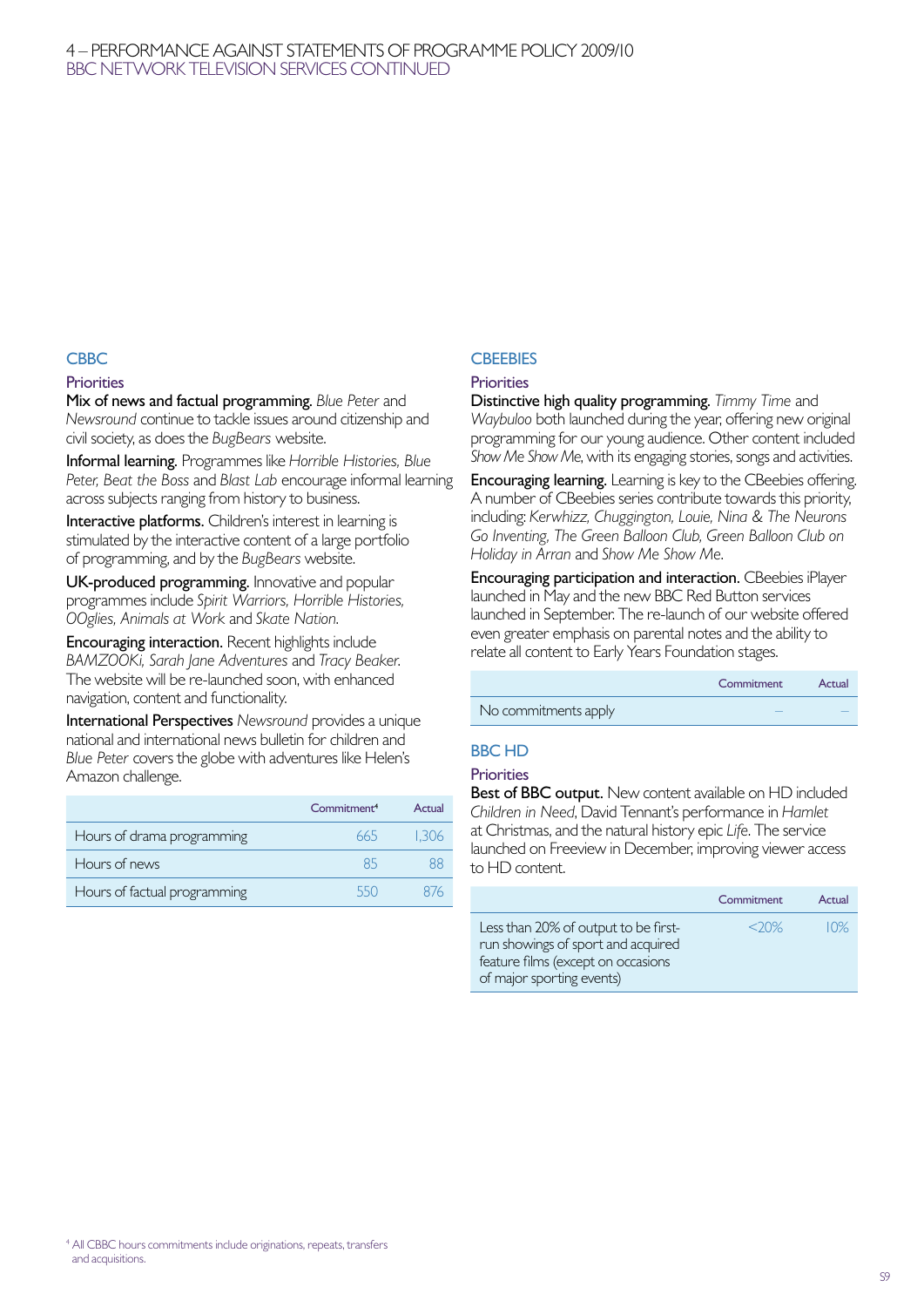### BBC NETWORK RADIO SERVICES

BBC Network Radio has made a voluntary pledge that at least 10% of eligible hours on its national analogue and digital radio networks would be made by independent producers. In 2009/10, all services met or exceeded this target. together, bbc network radio broadcast 14.2% of eligible output from independent producers.

#### BBC Radio 1

#### **Priorities**

Audience engagement. On-demand videos included BBC Radio 1's *Big Weekend, Scott Mills – The Musical* and *The Chris Moyles Show* proved popular. The week long 'Access All Areas,' invited audiences to interact in a variety of ways including live webcams, and web chats with key members of staff. It created BBC Radio 1's biggest ever weekly online usage, with 1.7 million unique users.

Next generation of listeners. We held various events, including a BBC Switch Road Trip to club nights for under 18s around the UK. *Switch Live* at London's Hammersmith Apollo attracted 4,000 14-17 year olds.

Social action. A week long drugs campaign and an antibullying season – *Bullyproof* – both produced positive reaction from listeners.

|                                                                                      | Commitment | Actual                   |
|--------------------------------------------------------------------------------------|------------|--------------------------|
| Hours of specialist music per week                                                   | 60         | 66%                      |
| In daytime output, % of the music is<br>from UK acts                                 | 40%        | 55%                      |
| In daytime output, % of the music<br><b>IS new</b>                                   | 45%        | 60%                      |
| Number of UK live events and<br>festivals broadcast                                  | c.25       | 33                       |
| Number of new sessions<br>(excluding repeats)                                        | 250        | 320                      |
| % of eligible hours commissioned<br>from independent producers                       | c.10%      | 12%                      |
| Hours of news in daytime each<br>weekday, including two extended<br><b>bulletins</b> |            | Ihr <sub>8</sub><br>mins |
| Minimum number of new<br>documentaries                                               | 40         | 40                       |
| Hours of original opt-out<br>programmes from Scotland,<br>Wales and Northern Ireland | c,200      | 292                      |

#### BBC Radio 2

#### **Priorities**

Celebrate British songwriters. *The Great British Songbook*  initiative was developed, with new recordings of British songs by contemporary artists, and a series of programmes during the Christmas season which focused on British song writing through the decades. A song writing masterclass was held as part of the *Electric Proms*.

Mark the 20<sup>th</sup> anniversary of fall of Berlin wall. Programming broadcast in November included an outside broadcast from Berlin as part of *The Jeremy Vine Show*.

Jazz. An insight into jazz was provided through a series of programming on the genre's greats like Benny Goodman and Nat King Cole, a documentary on the life of Billie Holiday, and a dedicated evening celebrating 50 years of Ronnie Scott's iconic club.

Music from around the world. Programming included an exploration of the British love of Bollywood, plus documentaries on the Belgian singer/songwriter Jacques Brel and hip hop's influence on popular culture.

|                                                                               | Commitment | Actual |
|-------------------------------------------------------------------------------|------------|--------|
| % of music in daytime is from UK acts                                         | 40%        | 51%    |
| % of music in daytime is new                                                  | 20%        | 76%    |
| Hours of live music                                                           | 260        | 260    |
| Hours of specialist music programmes                                          | >1.100     | 1,145  |
| Hours of arts programming                                                     | >100       | 102    |
| % of eligible hours commissioned<br>from independent producers                | c.10%      | 20%    |
| Weekly hours of news and current<br>affairs, including regular news bulletins | 16         | 18     |
| Hours of religious output covering<br>a broad range of faiths                 | 170        | 193    |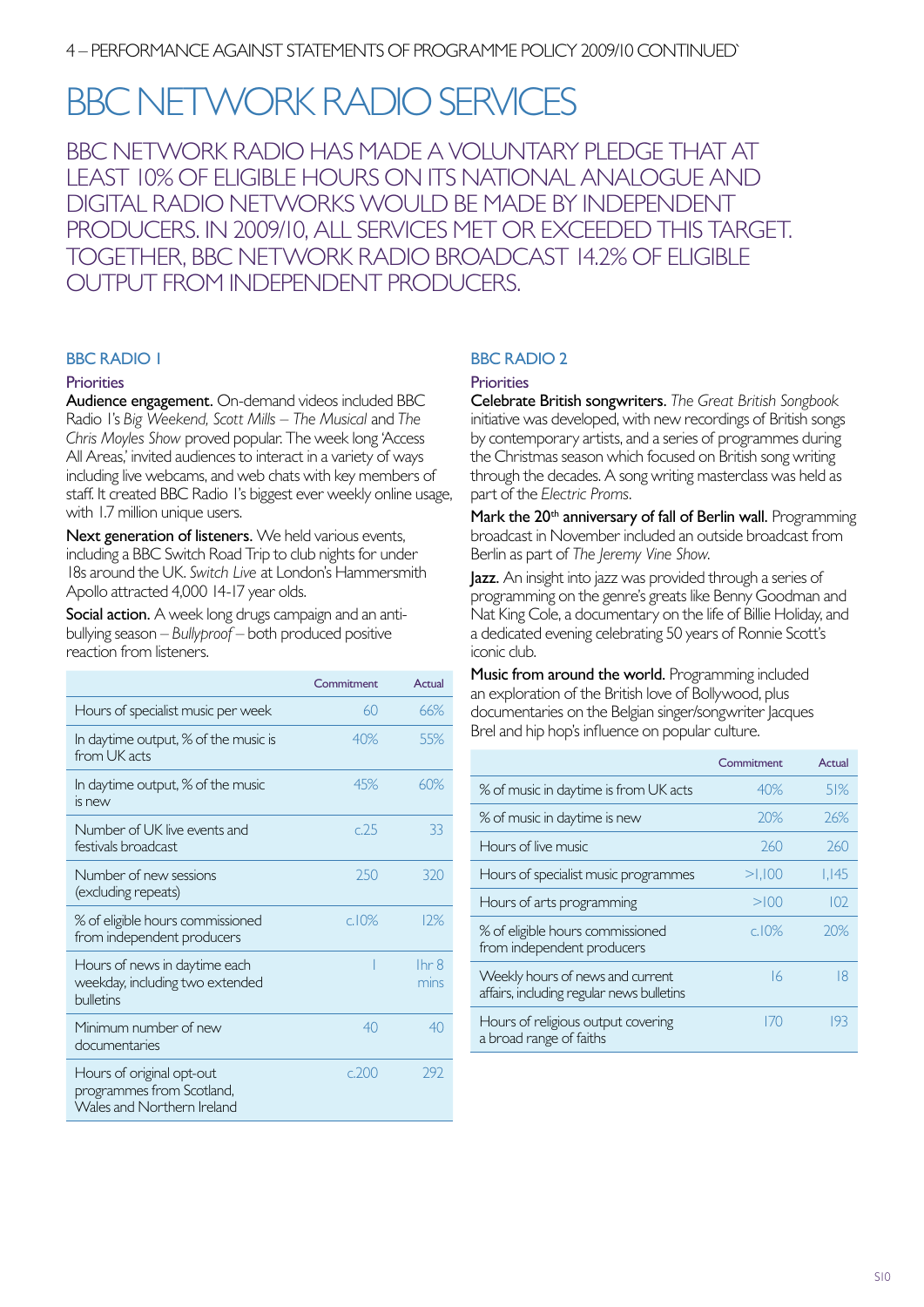#### 4 – Performance against Statements of Programme Policy 2009/10 continued BBC Network radio services continued

#### BBC Radio 3

#### **Priorities**

Classical music. We celebrated the work of Purcell, Handel, Haydn and Mendelssohn, marking major anniversaries for each.

Speech programming. We covered international topics in *Night Waves* and *Music Matters*, including a special focus on culture and music in Berlin, as part of the 20<sup>th</sup> anniversary of the fall of the Berlin Wall.

Ideas programming. The fourth edition of *Free Thinking* – a festival of live events, debates and conversation, was held in Gateshead with an impressive line-up of speakers, produced a good response amongst those who attended, with 90% saying that they would be more likely to listen to BBC Radio 3 as a result.

|                                                                      | Commitment | Actual |
|----------------------------------------------------------------------|------------|--------|
| % of music output is live or specially<br>recorded                   | 50%        | 57%    |
| Number of live or specially recorded<br>performances                 | 500        | 569    |
| Number of new musical works<br>commissioned                          | 30         | 40     |
| Number of new drama productions<br>broadcast                         | 35         | 43     |
| % of eligible hours commissioned<br>from independent producers       | c.10%      | 16%    |
| Number of new documentaries<br>broadcast on arts and cultural topics | 30         | 49     |
| % of relevant spend incurred<br>outside the M25                      | 40%        | 44%    |

#### BBC Radio 4

#### **Priorities**

Drama. We commissioned long-running series including a dramatisation of the Smiley novels by John le Carré, the Tom Ripley novels by Patrica Highsmith, and *Our Mutual Friend* by Charles Dickens.

Landmark factual programming. Innovative series included *A History of the World in 100 Objects* in partnership with the British Museum, which included an extensive online dimension and has been the springboard for related BBC initiatives across the UK that explore local history through museum collections. Another landmark series was the 90-part *America – Empire of Liberty*.

Audience engagement. We piloted a tour of universities, and had a major presence at the Latitude and Edinburgh Festivals.

Global events. We marked the 20<sup>th</sup> anniversary of the fall of the Berlin Wall with a season of programmes including over 100 episodes of *1989 Day by Day* using archive audio, and various dramas, features and debates.

Online content. Our re-launched website is now easier to use. An extended range of content is now available via BBC iPlayer, and podcasts *Friday Night Comedy* and the *Archers* omnibus each attract over five million downloads per month.

|                                                                | Commitment | Actual |
|----------------------------------------------------------------|------------|--------|
| Hours of news and current affairs<br>programmes                | 2,500      | 3.348  |
| Hours of original drama and readings<br>(excluding repeats)    | 600        | 655    |
| Hours of original comedy (excluding<br>repeats)                | 180        | 248    |
| % of eligible hours commissioned<br>from independent producers | c.10%      | 14%    |
| Hours of original documentaries<br>(excluding repeats)         | 200        | 477    |
| Hours of original religious<br>programming (excluding repeats) | 200        | ノノト    |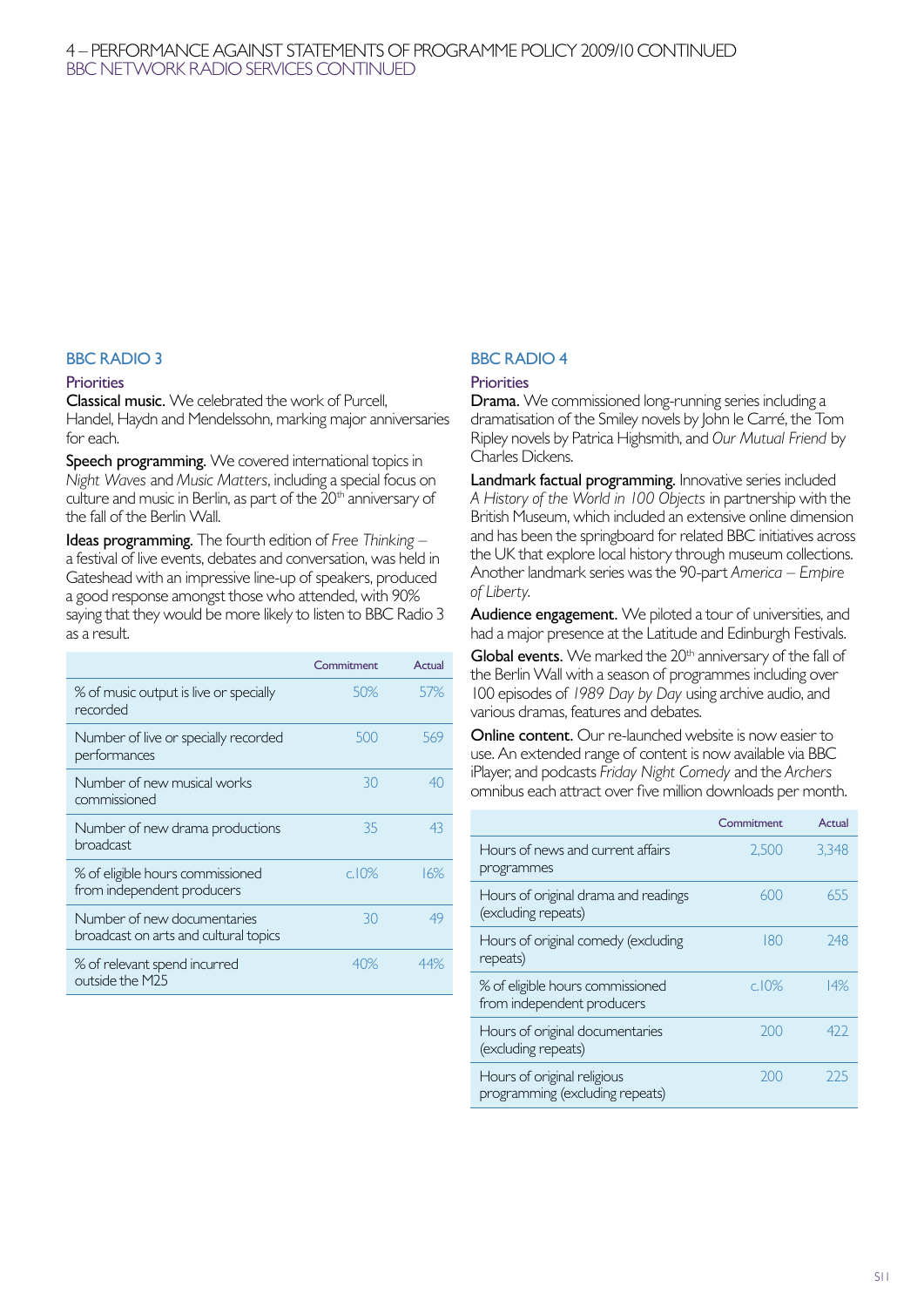#### 4 – Performance against Statements of Programme Policy 2009/10 BBC NETWORK RADIO SERVICES continued

#### BBC Radio 5 live

#### **Priorities**

Distinctive news output. As part of enhanced interactivity, we launched a new web page – *5 Live Now*, to allow listeners to see comments to the station from a variety of sources, as well as texts, blogs, Facebook and Twitter.

Promote digital listening. We have developed on-demand content, with Danny Baker's interview with Elton John attracting over one million listeners via BBC iPlayer or BBC Red Button. There was also a good uptake of the interview via BBC Red Button.

Develop interest in football amongst younger audience. We further developed the Football Player online application, enabling younger listeners to explore and deepen their interest in football. The site has grown its reach to over 7% of all 15-24 year olds this year.

Innovative multiplatform sports content. We increased the availability of coverage of key sporting events, including Wimbledon and the Winter Olympics, via online, mobile and BBC Red Button. The topical sports show *Fighting Talk*  was broadcast live in front of a studio audience, with content available online, and via BBC Red Button.

|                                                                                  | Commitment | Actual |
|----------------------------------------------------------------------------------|------------|--------|
| % of output that is news coverage                                                | c.75%      | 76%    |
| % of eligible hours made by<br>independent producers (including<br>Sports Extra) | c.10%      | 17%    |

#### BBC Radio 5 live sports extra

#### **Priorities**

Home of cricket. Michael Vaughan joined us as a pundit for the South Africa Test series, further promoting the station as the home of cricket.

Promoting the station. We used promotional and trails campaigns to further build awareness of the station. Early stages of the Australian Open tennis featuring Andy Murray were carried on sports extra and heavily promoted on the sister station.

|                                                                                        | Commitment | Actual |
|----------------------------------------------------------------------------------------|------------|--------|
| % of eligible hours made by<br>independent producers (with<br><b>BBC</b> Radio 5 live) | c.10%      | 17%    |

#### **BBC IXTRA**

#### **Priorities**

Interaction with young people. As part of a unique project, in collaboration with BBC Blast and the BBC Academy, 21 youngsters took over BBC 1Xtra for a day in September. They produced and presented a range of content including an interview with Prime Minister Gordon Brown and a music guide – *The Ultimate Introduction to Dubstep*.

News. We changed our news output from a two-hour news magazine show into two shorter and punchier news bulletins, following recommendations of the BBC Trust's review of Services for Younger Audiences.

Social action. In collaboration with other BBC services, we ran a series of high profile social action campaigns on drugs and anti-bullying.

|                                                                                   | Commitment | Actual |
|-----------------------------------------------------------------------------------|------------|--------|
| % of music in daytime that is new                                                 | 60%        | 62%    |
| % of music in daytime from the UK                                                 | 35%        | 40%    |
| Number of live music events                                                       | 50         | 56     |
| % of eligible hours commissioned<br>from independent producers                    | c.10%      | 12%    |
| % of speech-based output each week                                                | c.20%      | 29%    |
| Hours of news during daytime each<br>weekday, including two extended<br>bulletins | <b>Ihr</b> | Ihr    |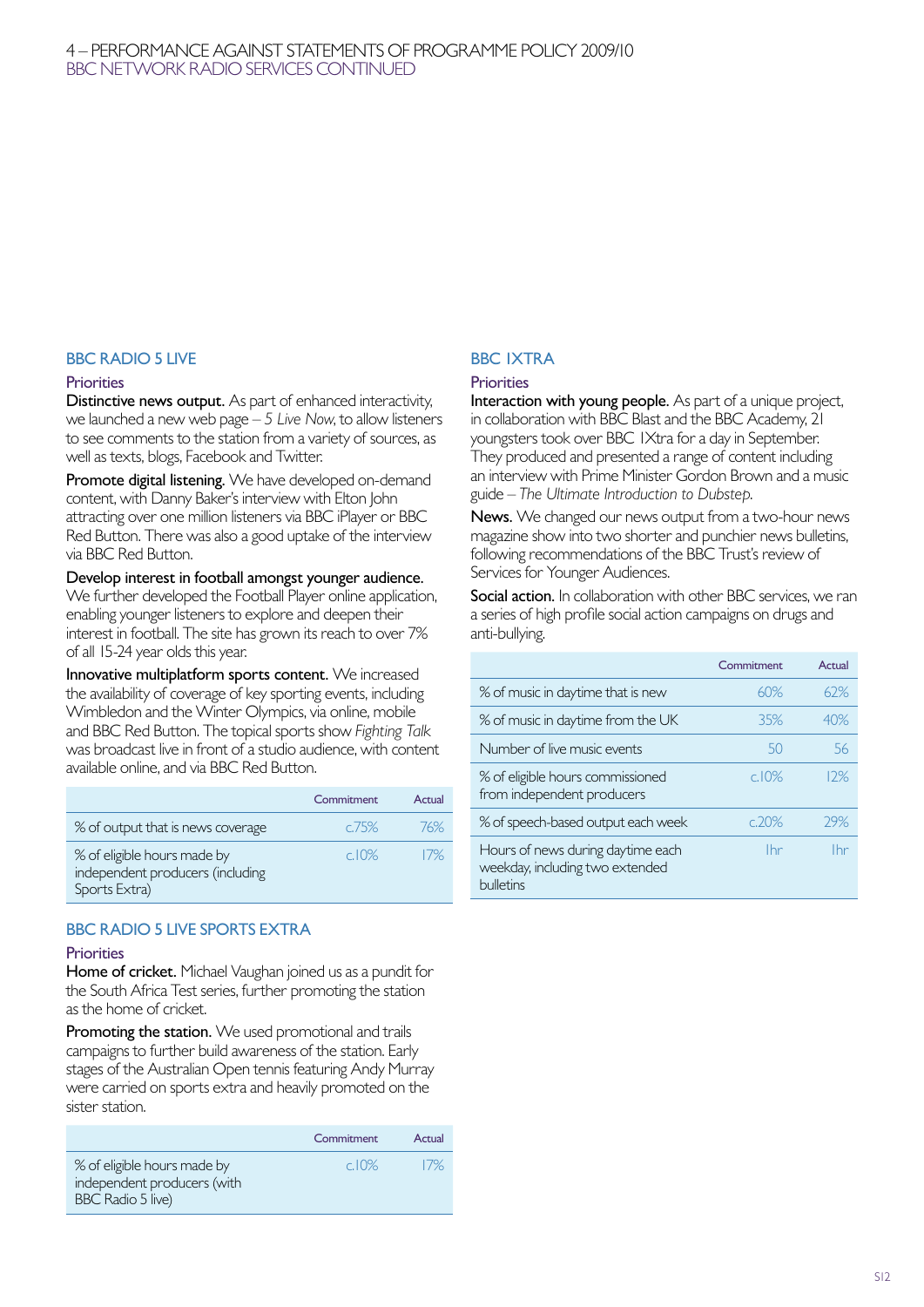#### 4 – Performance against Statements of Programme Policy 2009/10 BBC NETWORK RADIO SERVICES continued

#### BBC Asian Network

#### **Priorities**

Factual programming. Key documentaries covered subjects relating to and affecting the UK's Asian Communities such as *Holiday Brides* and the risk of mouth cancer amongst people who chew paan/gutka.

Revised schedule. New monthly single dramas have now replaced the daily soap *Silver Street*, increasing the diversity of stories told and issues aired.

Asian music. We staged a number of events and live music concerts in cities around the UK with significant Asian communities, including the London Mela. We were also closely involved with *BBC Introducing…* and the *Electric Proms*.

|                                                                | Commitment | Actual |
|----------------------------------------------------------------|------------|--------|
| Proportion of speech to music                                  | 50:50      | 46.54  |
| % of music in daytime from<br>UK artists                       | 40%        | 40%    |
| % of eligible hours commissioned<br>from independent producers | c.10%      | c.13%  |
| Average hours of language<br>programming each day              | $3$ to 5   | 45     |

#### BBC 6 Music

#### **Priorities**

New British artists. Support for emerging artists across BBC Radio included Tom Robinson's *Introducing*… show.

Music news. We offered special downloads tailored around major events like Glastonbury and the Mercury Prize. Major interviews included Jack White, Elbow and Damon Albarn.

|                                                                          | Commitment | Actual |
|--------------------------------------------------------------------------|------------|--------|
| % of music that is more than<br>four years old                           | 50%        | 50%    |
| Hours of archive concert performances                                    | 400        | 450    |
| % of music that is concert tracks and<br>sessions from the BBC's archive | 15%        | 15%    |
| Number of new sessions (excluding<br>repeats and acquisitions)           | 275        | 350    |
| % of eligible hours commissioned<br>from independent producers           | c.10%      | 12%    |
| Hours of speech-based features,<br>documentaries and essays each week    | IΩ         |        |
| Hours of news each week                                                  | 6          |        |

#### BBC 7

#### **Priorities**

High-impact seasons. *Comedy Playhouse* and *I Did It My Way*  celebrated the 60th anniversary of the writing partnership between Galton and Simpson. A series of *Rumpole of the Bailey* tied-in with the memorial service for Sir John Mortimer.

Coverage of UK key events. We celebrated National Poetry's Day by broadcasting the works of Spike Milligan throughout the day. Black History Month was marked, and a range of output including drama and features broadcast over Armistice week. We strengthened our relationship with Leicester Comedy Festival and recorded the preview show and interviews with performers throughout the event.

|                                                                                | Commitment | Actual |
|--------------------------------------------------------------------------------|------------|--------|
| Hours of comedy each week                                                      | 50         | 56     |
| Hours of drama each week                                                       | 50         | 74     |
| % of eligible hours made by<br>independent producers (including<br>children's) | c.10%      | 36%    |
| Hours of children's programming                                                |            |        |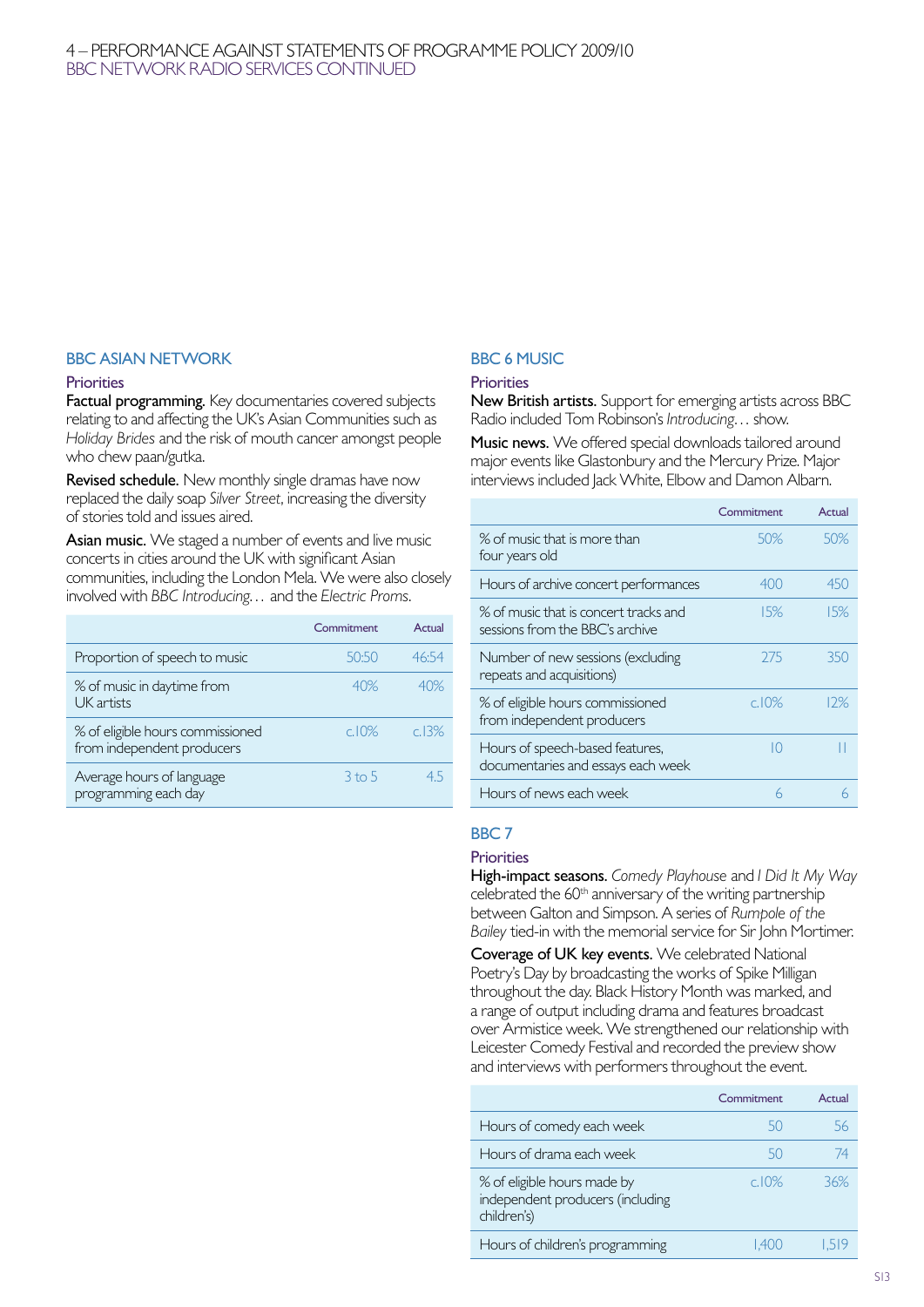### BBC News

BBC News channel and BBC Parliament each has a statutory obligation for at least 90% of broadcast hours to be originations. Last year, BBC News channel achieved 99% and BBC Parliament achieved 98%.

#### **BBC NEWS CHANNEL**

#### **Priorities**

Parliamentary reporting on Westminster, the devolved Parliament and Assemblies, and Europe. Parliamentary reporting continued to cover significant debates and parliamentary occasions from Westminster and the devolved parliament and assemblies. Political reforms remained a big theme as the implications of the expenses scandal continued to be felt. European coverage included live coverage of the election for the new European President, with interviews with representatives of all major parties.

Global news. Major international stories included the war in Afghanistan, the earthquake in Haiti and its aftermath, the Radovan Karadzic trial in The Hague, the anniversary of the fall of the Berlin Wall and the climate change summit in Copenhagen. We also offered a series of special reports on Romanian orphanages and a week long series focussing on education around the world.

Network news in the devolved nations. Regional coverage has been strengthened in response to a review by the BBC Trust. Our reports included coverage of the economy from around the UK, the new Welsh first minister and the floods in Cumbria. The BBC News channel was the first to break the story of the development of justice and policing powers in Northern Ireland in February 2010.

|                                                                                                                                                                              | Commitment | Actual |
|------------------------------------------------------------------------------------------------------------------------------------------------------------------------------|------------|--------|
| More international news coverage<br>than the other main continuous<br>news channel(s) in the $UK$                                                                            |            |        |
| More local and regional news<br>coverage than the other main<br>continuous news channel(s) in the<br>UK, in part through giving regional<br>perspectives to national stories |            |        |
| Report sports news throughout the<br>day, rounding up the day's main sports<br>stories every evening                                                                         |            |        |
| Hours of sports news across the year                                                                                                                                         |            |        |

#### BBC Parliament

#### **Priorities**

Live coverage of Parliament. Highlights of speeches from preceding debates are routinely broadcast during the long gaps in output during key divisions, in order to enhance viewer engagement and develop greater relevance of proceedings.

Coverage of the Scottish Parliament and Assemblies in Northern Ireland and Wales. The 10<sup>th</sup> anniversary of the new Scottish Parliament was marked by an entire day of programming. Live and uninterrupted broadcasting from Holyrood, Stormont and Cardiff Bay is a regular feature of the Westminster recess.

European Parliament. We have broadcast a series of programmes from Brussels and Strasbourg to help explain the workings of the European Parliament including the weekly look at key events and issues in *The Record Europe*.

|                                                                                                 | Commitment | Actual |
|-------------------------------------------------------------------------------------------------|------------|--------|
| Hours of coverage of the<br>Westminster Parliament during<br>a normal sitting week including    | 70         | 76     |
| hours of Select Committees during<br>a normal sitting week                                      |            |        |
| Hours of proceedings of Scottish<br>Parliament, Northern Ireland<br>Assembly and Welsh Assembly | 260        | 346    |
| Hours of programming (including<br>repeats) from Brussels and Strasbourg                        | ( )()      |        |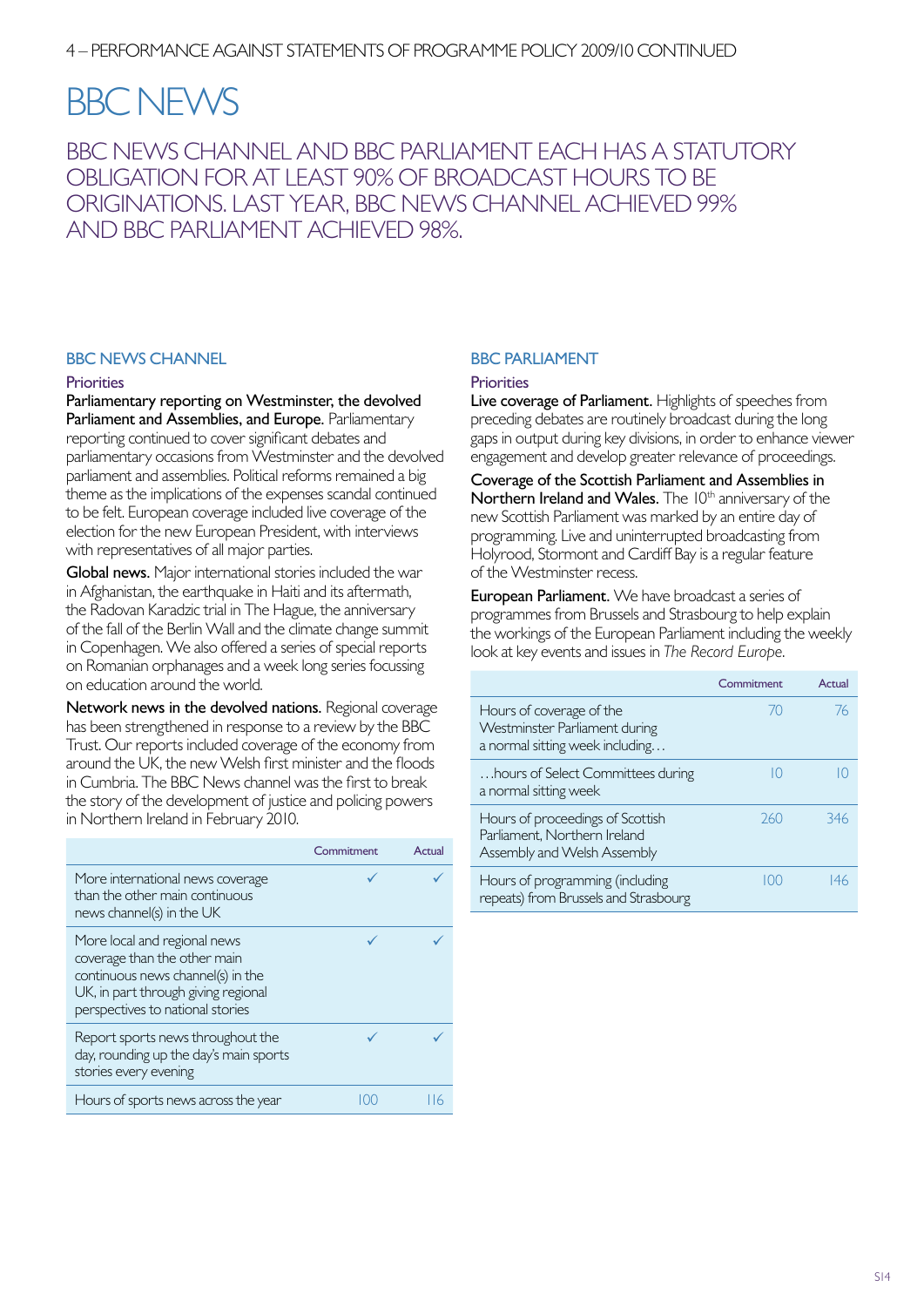### BBC Nations and Regions

SERVICES FROM BBC NATIONS AND REGIONS HAVE NO STATUTORY commitments but work with BBC television and radio networks and interactive services to provide content for audiences throughout the UK.

#### BBC LOCAL RADIO IN ENGLAND

#### **Priorities**

Reporting Local Government. New local government reporters are now in place in ten local radio stations, with more to follow later in 2010.

Maintain reach. We are continuing with in-house training to improve the station sound, focusing on key priority stations.

Build new audiences. Multimedia links from our websites continue to be improved to help attract under-served audience groups like younger adults – for example, through the successful collaboration over *Facing the Cuts*, a strand on the public service recession.

|                                                           | Commitment | Actual |
|-----------------------------------------------------------|------------|--------|
| Minimum % speech-based content in<br>core hours (6am-6pm) | $60%+$     | 60%+   |
| Minimum % speech content<br>at breakfast peak             | $100\%$    | 100%   |
| Hours each week of original,<br>locally made programming  | 85         |        |

#### BBC Radio Scotland

#### **Priorities**

News. A new local government correspondent was appointed in Scotland in November 2009. Enhanced news coverage of local government included a new weekly political debate programme – *Brian's Big Debate*, in front of a live audience. Locations included West Lothian and Dunfermline.

Original journalism. Local investigative documentaries have been broadcast in the daytime schedule, supported by phonein programmes and online blogs. Issues raised included the financial viability of Scotland's festivals and the potential impact of the economic downturn on the Edinburgh Festival and other Scottish events.

|                                                                                        | Commitment | Actual |
|----------------------------------------------------------------------------------------|------------|--------|
| Hours of radio news and current<br>affairs each week                                   | 43         | 62     |
| Hours of arts coverage on radio<br>(including narrative repeats of daily<br>arts show) | 200        | 750    |
| Aim to commission % of eligible hours<br>made by independent producers                 | c10%       | .5%    |

#### BBC Radio nan Gàidheal

#### **Priorities**

News. We cover stories of particular interest to the core Gaelic audience at regular intervals across the day, such as the uncertainty over the Qinetic jobs in Uist and the debate over the concentration of economic development in Inverness at the expense of the rest of the Highlands and Islands.

|                      | Commitment | Actual |
|----------------------|------------|--------|
| No commitments apply |            |        |

#### BBC ONE SCOTLAND

#### **Priorities**

Local news. We now offer more local headlines on *Reporting Scotland*, more bulletins at weekends (Saturday lunchtime and Sunday evenings), a new annual 'State of the Nation' initiative and increased business news coverage.

Scotland's History project. The second half of BBC Scotland's landmark series *A History of Scotland* was broadcast on BBC One Scotland, and had a network broadcast on BBC Two and BBC HD. The two-year project has been supported by a full range of materials and outreach activities including a concert in Edinburgh featuring the BBC Scottish Symphony Orchestra.

|                                                 | Commitment | Actual |
|-------------------------------------------------|------------|--------|
| Hours of television news and<br>current affairs | 265        | 357    |
| Hours of other (non news)<br>programming        | 140        |        |

#### BBC TWO SCOTI AND

#### **Priorities**

Documentaries. *Walking Wounded* examined society's attitudes and responses to casualties of war. It focused on the stories of three war veterans battling with mental health issues and Post Traumatic Stress Disorder, and received significant press attention and positive audience response.

|                                                                                      | Commitment | Actual |
|--------------------------------------------------------------------------------------|------------|--------|
| Hours of other non news<br>programming each year including<br>Gaelic language output | 190        | 415    |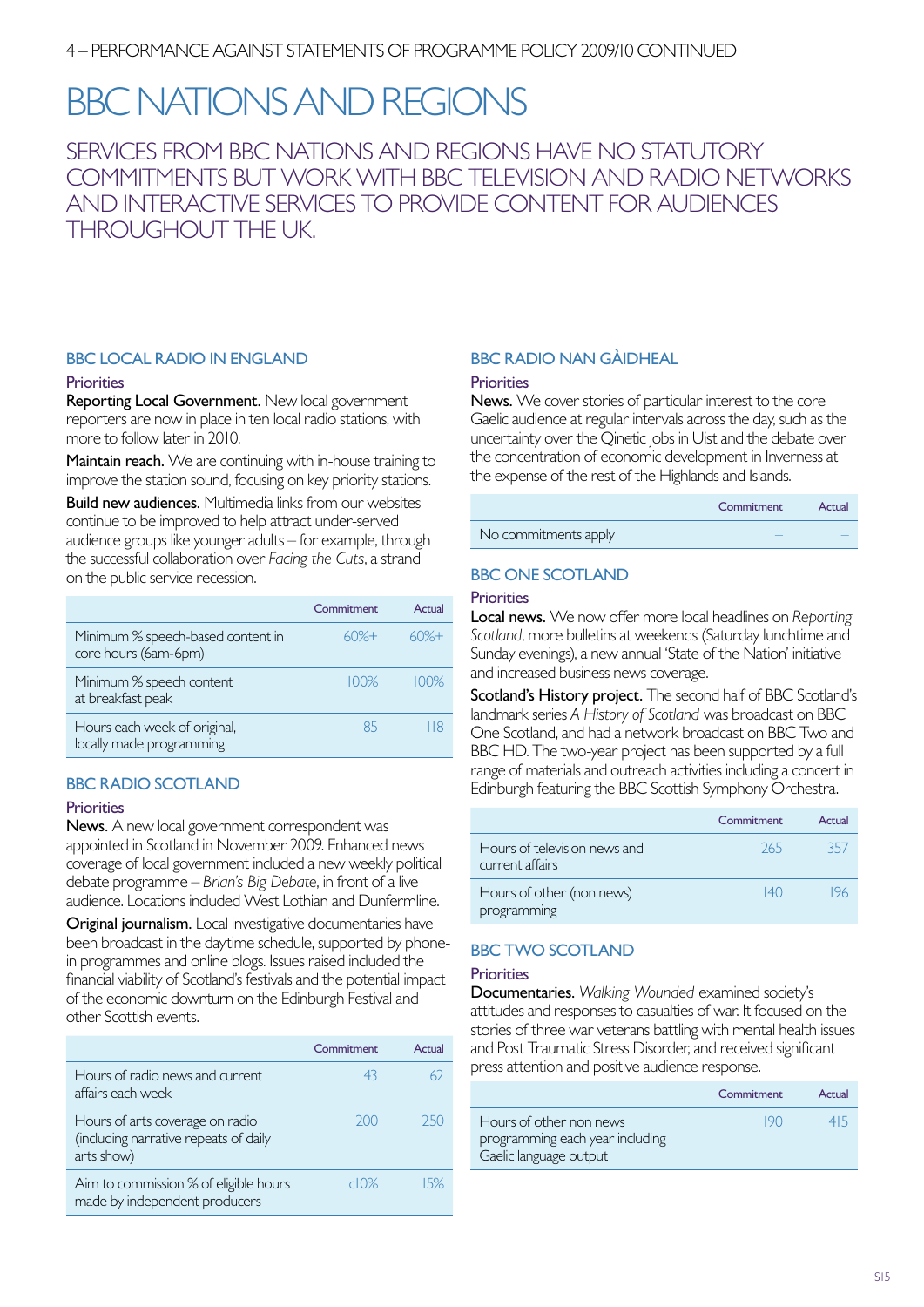#### 4 – Performance against Statements of Programme Policy 2009/10 BBC Nations and Regions continued

#### **BBC ALBA**

#### **Priorities**

Factual programming. We broadcast several documentaries from different communities across Scotland, including *Trusadh* which featured a diverse range of topics ranging from 21<sup>st</sup> Century Clans, the famed Stornaway black pudding and life on the Hebridean island of Rona.

Contemporary Scottish music. Our broad music coverage included *The Hebridean Celtic Music Festival, T in the Park*  and *The Mod*.

|                                                                                                                                     | Commitment      | Actual |
|-------------------------------------------------------------------------------------------------------------------------------------|-----------------|--------|
| Hours of originated programming<br>(excluding news) each week, including<br>programming first shown on other<br><b>BBC</b> services | $\mathsf{c}\,5$ | 69     |
| Hours per week aimed at those<br>learning the Gaelic language                                                                       |                 |        |
| Broadcast live news programmes<br>each weekday evening, including<br>at peak time, and a longer news<br>review at weekends          |                 |        |
| Percentage (by volume) of original<br>programming (excluding news)<br>commissioned from independent<br>producers                    | 50%             | 14%    |

#### **BBC RADIO WALES**

#### **Priorities**

High-quality multiplatform debates. Debates on topical and relevant subjects included the *B Word* campaign on bullying across our TV, radio and online services, and climate change as part of the *Green Wales* season.

Increased public value. All reporting staff within news have been transferred to a new coordinated planning and deployment system, improving use of resource and providing improved regional coverage of the general election campaign.

Audience interaction. The website now includes visualisation of radio content in order to increase audience interaction. An inaugural Wales Music Day showcased 12 emerging bands and artists with videos available online within 24 hours.

|                                                                        | Commitment | Actual |
|------------------------------------------------------------------------|------------|--------|
| Hours of news and current affairs<br>each week                         | 74         | 36     |
| Aim to commission % of eligible hours<br>made by independent producers | c10%       | 10%    |

#### BBC Radio Cymru

#### **Priorities**

Reflecting national diversity. Diverse faith groups are reflected in our weekly religious current affairs programmes *Bwrw Golwg* and *Dal i Gredu*, and *Post Cyntaf* also reflects the increased demographic diversity of people living in Wales.

News and debate. We continue to reflect political and public life in Wales through a range of news and debate programmes such as *Wythnos Gwilym OwenI* and *Tar'or Post*.

Reflecting different communities. Our morning news programme *Post Cyntaf* was broadcast from five locations in Wales and guest editors have been used to reflect different parts of Wales. Hywel Gwynfryn has also continued as a roving reporter, increasing our connection with the local community.

|                                                                        | Commitment      | Actual                     |
|------------------------------------------------------------------------|-----------------|----------------------------|
| Hours of news and current affairs<br>each week                         | $\overline{16}$ | $\mathcal{D}(\mathcal{A})$ |
| Aim to commission % of eligible hours<br>made by independent producers | c10%            | 10%                        |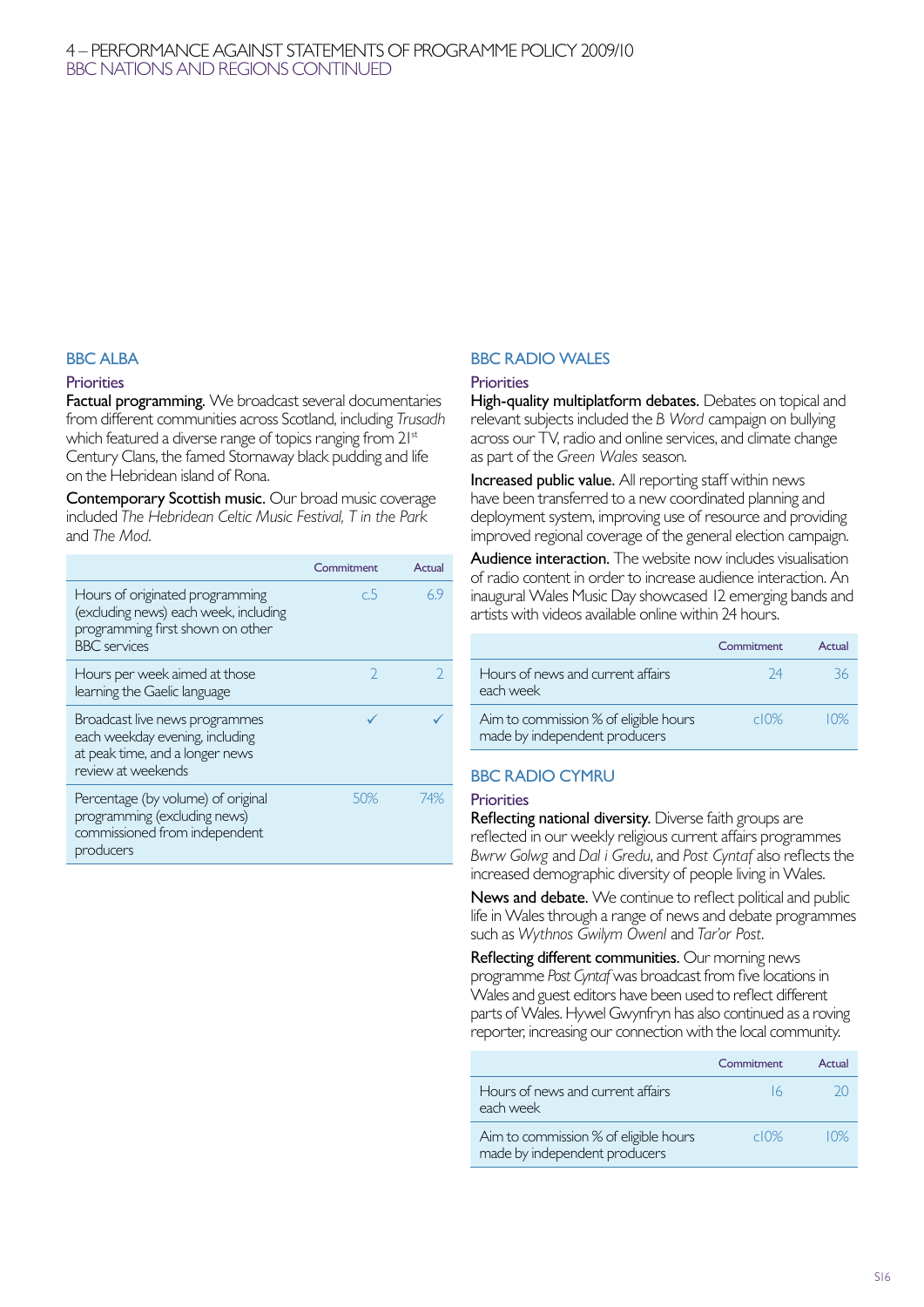#### 4 – Performance against Statements of Programme Policy 2009/10 BBC Nations and Regions continued

#### **BBC ONE WALES**

#### **Priorities**

Landmark drama. *Crash*, broadcast in peaktime, performed well. The series was able to give a peaktime platform to new Welsh writing and acting talent under the leadership of Tony lordan.

National debate. We continue to provide a platform for national debate around major contemporary issues. A mini season on Afghanistan, illustrating the effect of war on Welsh families, was timely and important.

Regional news. Newsgathering resources have been increased and additional weekend bulletins from the *BBC Wales Today* team have been broadcast since November, continuing to strengthen our coverage of local politics, business, industry, ethics and arts across linear outlets.

|                                                 | Commitment | Actual |
|-------------------------------------------------|------------|--------|
| Hours of television news and<br>current affairs | 250        | 337    |
| Hours of other (non-news)<br>programming        | 6()        |        |

#### **BBC TWO WAI FS**

#### **Priorities**

Regional programming. *Return to Pembrokeshire Farm* and *Hidden Histories of Wales* were just two examples of popular broadcasts which celebrated and reflected Wales, its communities and its landscape.

|                                            | Commitment | Actual |
|--------------------------------------------|------------|--------|
| Hours of non-news programming<br>each year | I6O        | 704    |

#### BBC Radio Ulster/Foyle

#### **Priorities**

Participation and debate. Audience involvement remains a powerful feature in debates on news and political issues through *Talk Back* and *The Nolan Show*, among others, providing listeners with opportunities to engage directly with decision makers. Our coverage of the Northern Ireland Assembly has been augmented by the launch of the *Democracy Live* website.

New talent and local arts. We covered all major music festivals in Northern Ireland through programming such as *Across the Line*, which showcased young musical talent. Local writing talent was encouraged in a new radio drama and we launched *Comedy Academy* to profile and encourage new performing talent.

Indigenous language programming. BBC Radio Ulster offered weekday Irish language programming, with coverage of Gaelic sports in Irish language during the summer period, supported by a new website. The station had regular radio slots for Ulster Scots, with an increase in independent production.

|                                                                                                          | Commitment | Actual |
|----------------------------------------------------------------------------------------------------------|------------|--------|
| Hours of news and current affairs<br>on BBC Radio Ulster each week                                       | 77         |        |
| Hours of news and current affairs<br>on BBC Radio Foyle each week                                        | 8          |        |
| Hours of new comedy                                                                                      | 20         |        |
| Aim to commission 10% of eligible<br>hours made by independent<br>producers                              | c10%       | 11%    |
| Hours of indigenous minority<br>language programming including Irish<br>language and Ulster Scots output | 220        | 796    |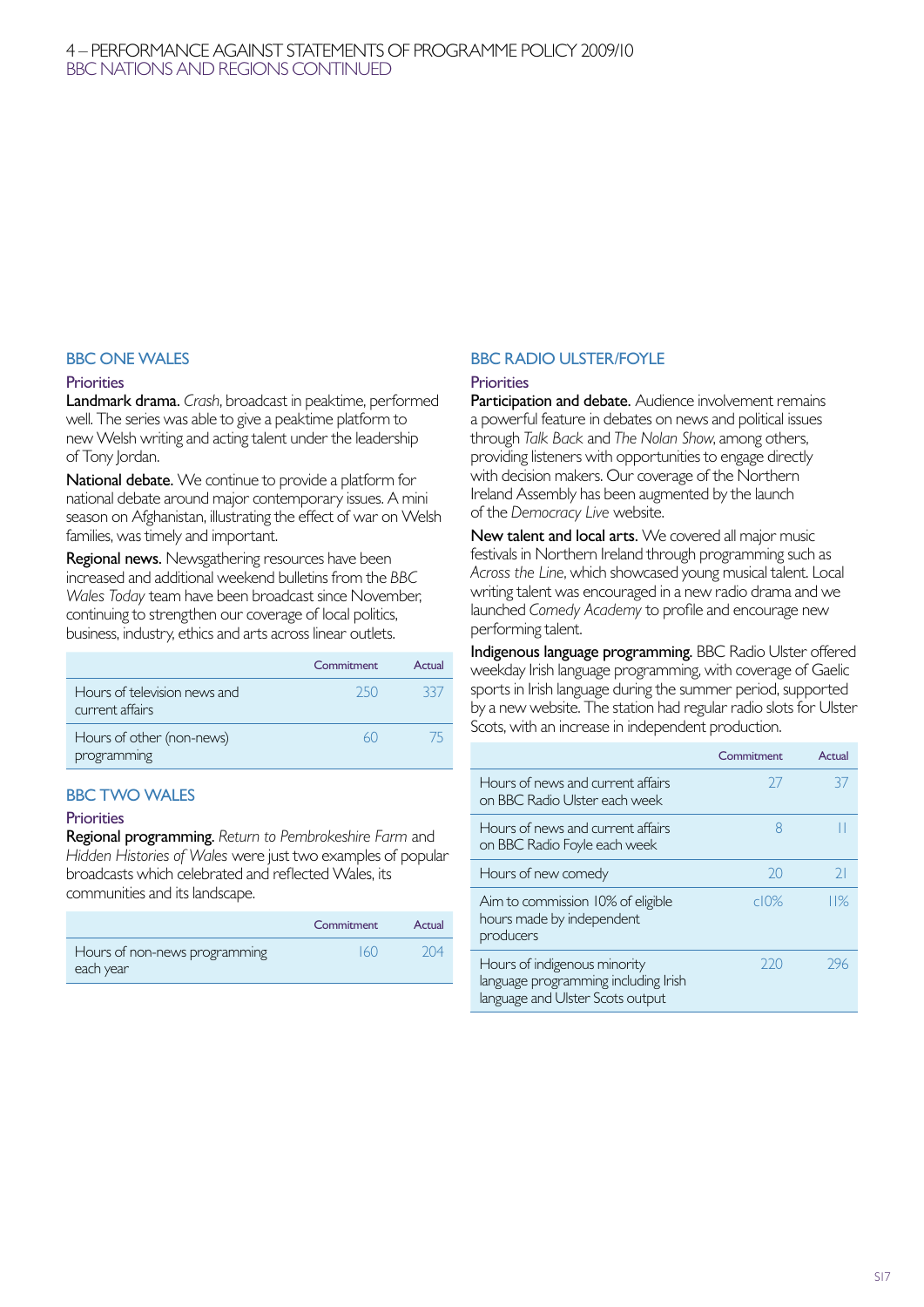#### 4 – Performance against Statements of Programme Policy 2009/10 continued BBC Nations and Regions continued

#### BBC ONE NORTHERN IRELAND

#### **Priorities**

News and politics. A season of programmes marked 40 years of the Troubles. *On The Brink* provided a national focus on the global story of the change in the economic climate and included a live discussion. We launched a new audience-led discussion programme as part of the *Spotlight* strand.

Regional news. Area-based reporters were appointed in Counties Tyrone, Antrim and Down to enhance the reach and responsiveness of our newsgathering and help bring local stories to a region-wide audience.

Innovative programming. *Find The Funny* followed the search for an aspiring comic to perform at the Edinburgh Festival; and *The Friday Show* included a showcase for stand-up comedy. Coverage of the Belfast Festival showcased Irish music, art, comedy and theatre. Landmark drama included *Scapegoat*, retelling the 1952 murder of Patricia Curran, daughter of a prominent judge.

|                                                 | Commitment | Actual |
|-------------------------------------------------|------------|--------|
| Hours of television news and<br>current affairs | 280        | 316    |
| Hours of other (non-news)<br>programming        | XU         | 125.   |

#### BBC TWO NORTHERN IRELAND

#### **Priorities**

Northern Ireland Assembly. *Stormont Live* continued to offer coverage and analysis of Assembly debates and proceedings, while *Hearts and Minds* showcased in-depth interviews and reports. The *Democracy Live* website launched, enhancing coverage of the Assembly's work.

Indigenous language programming. We showcased a mix of programmes in Irish, including a third series of *Seacht*, an Irish language teen soap and *Blas Ceoll*, a blend of Irish language and culture. Ulster Scots culture featured through programmes such as *King of the Wild Frontier* (broadcast on BBC One).

|                               | Commitment | Actual |
|-------------------------------|------------|--------|
| Hours of non-news programming |            |        |
| each year                     |            |        |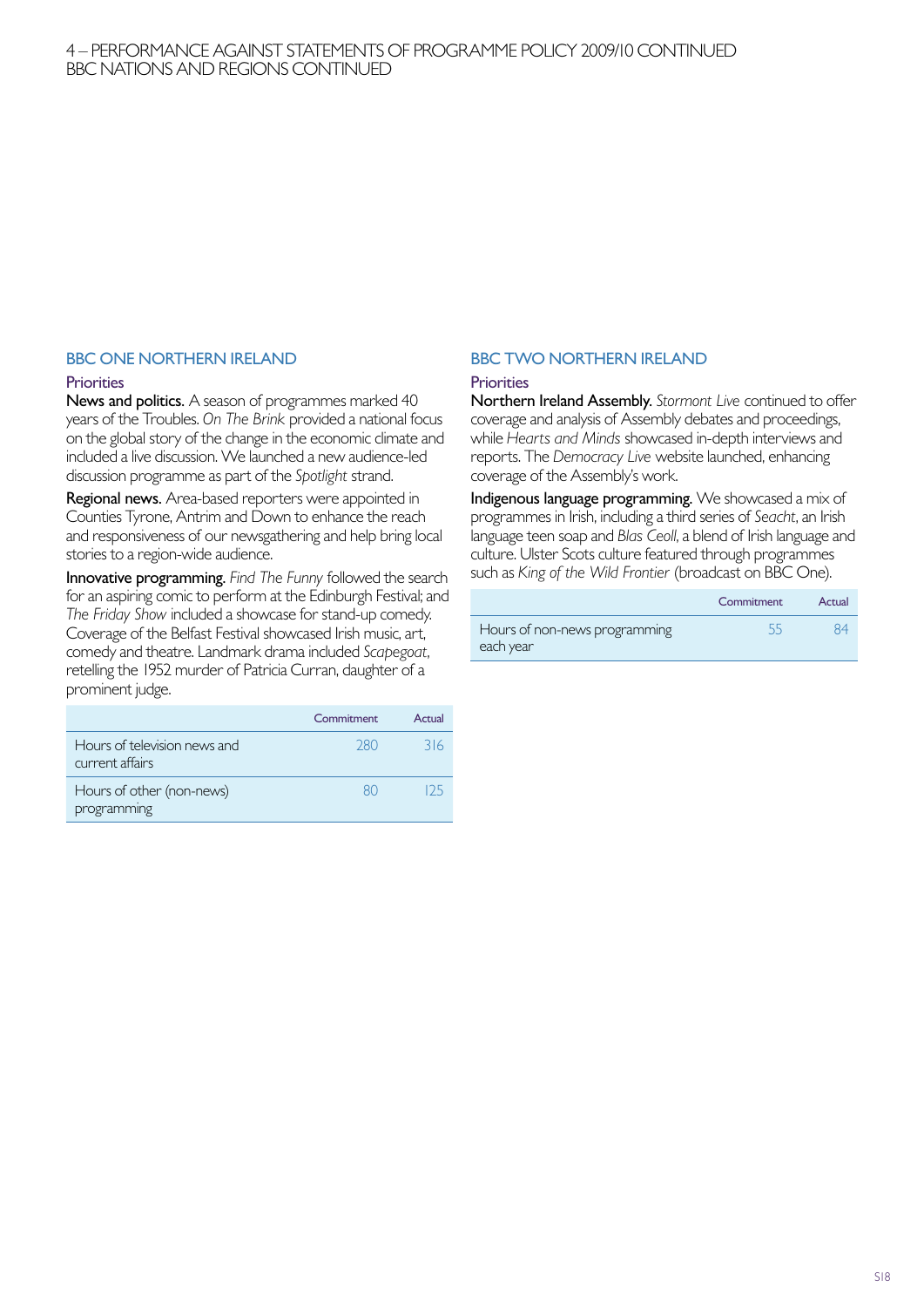### BBC FUTURE MEDIA & Technology

#### **BBC ONLINE**

#### **Priorities**

Build citizenship. The *Democracy Live* website, launched in November, allows people to access the work of their elected representatives in the European, National and Local Assemblies.

Natural history content. *BBC Wildlife Finder*, launched in September, offers access to news, archive, information and behind the scenes insights into the world of natural history.

Local sites. Redesigned BBC Local sites focused on local news, sport, weather and also providing links to external local sights have been rolled out across more than half the sites in England, Wales, Scotland and Northern Ireland.

Comedy. Our BBC Comedy site has been relaunched centred around original, made-for-the-web comedy.

**BBC mobile.** Increased content is now available via mobiles, with new TV and radio programme support sites and a travel news service.

|                                                                                         | Commitment | Actual |
|-----------------------------------------------------------------------------------------|------------|--------|
| % commissions of eligible content<br>and services from external suppliers<br>(by value) | $25%+$     | 26%    |

#### **BBC RED BUTTON**

#### **Priorities**

Information service. We have made a number of improvements to the digital text service and have focused *Entertainment News* more on features.

New and creative BBC Red Button services. Freesat internet-enabled devices can now access BBC iPlayer through the BBC Red Button homepage: both are distributed over the internet.

On-demand content. On-demand access to BBC content is now available to digital television audiences in Virgin Media and Freesat homes

|                      | Commitment | Actual |
|----------------------|------------|--------|
| No commitments apply |            |        |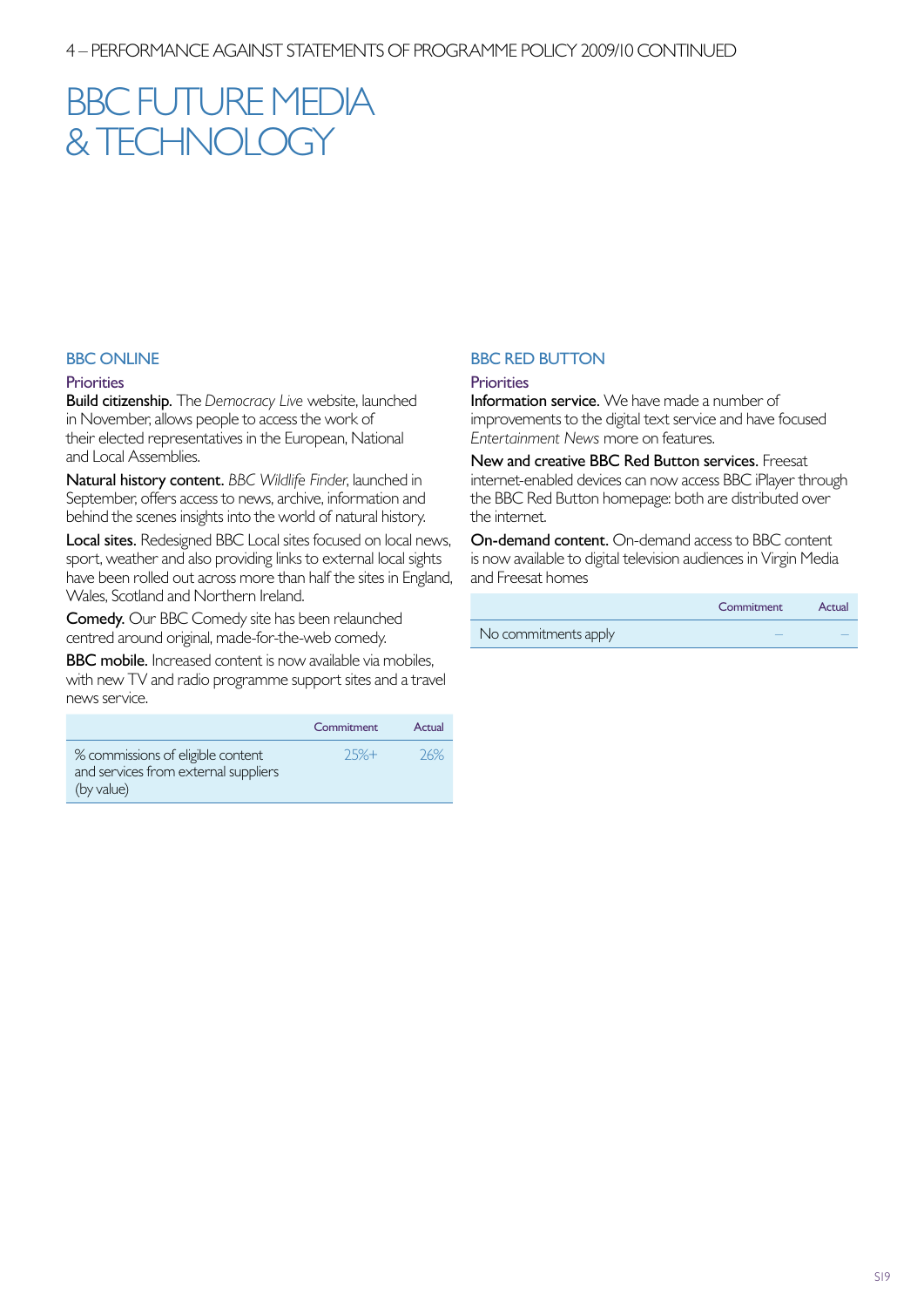# <span id="page-20-0"></span>5 – Other publiccommitments

#### (i) Access services

The BBC is committed to ensuring that its programmes and services are as accessible as is reasonably possible to all people, whatever their impairments or disabilities. Under Part Three of the Disability Discrimination Act we have a legal obligation to make reasonable adjustments to ensure that this is the case, although what is 'reasonable' will evolve AS TECHNOLOGY DEVELOPS.

The BBC Editorial Guidelines ( [www.bbc.co.uk/guidelines/editorialguidelines](http://www.bbc.co.uk/guidelines/editorialguidelines)) advises our programme makers and suppliers how we can improve access to our television programmes and services for people with hearing loss and people with visual impairment. We are committed to providing subtitling services for all programmes. In addition, we are actively involved in developing audio description services and online support which will enhance further the access by visually impaired viewers to our programmes. We consult with a range of disability organisations regularly, and update our Guidance as required. Our Guidance on Television Viewers With Hearing Loss was first published in January 2007; and our guidance on Visually Impaired Television Viewers was most recently revised in November 2005.